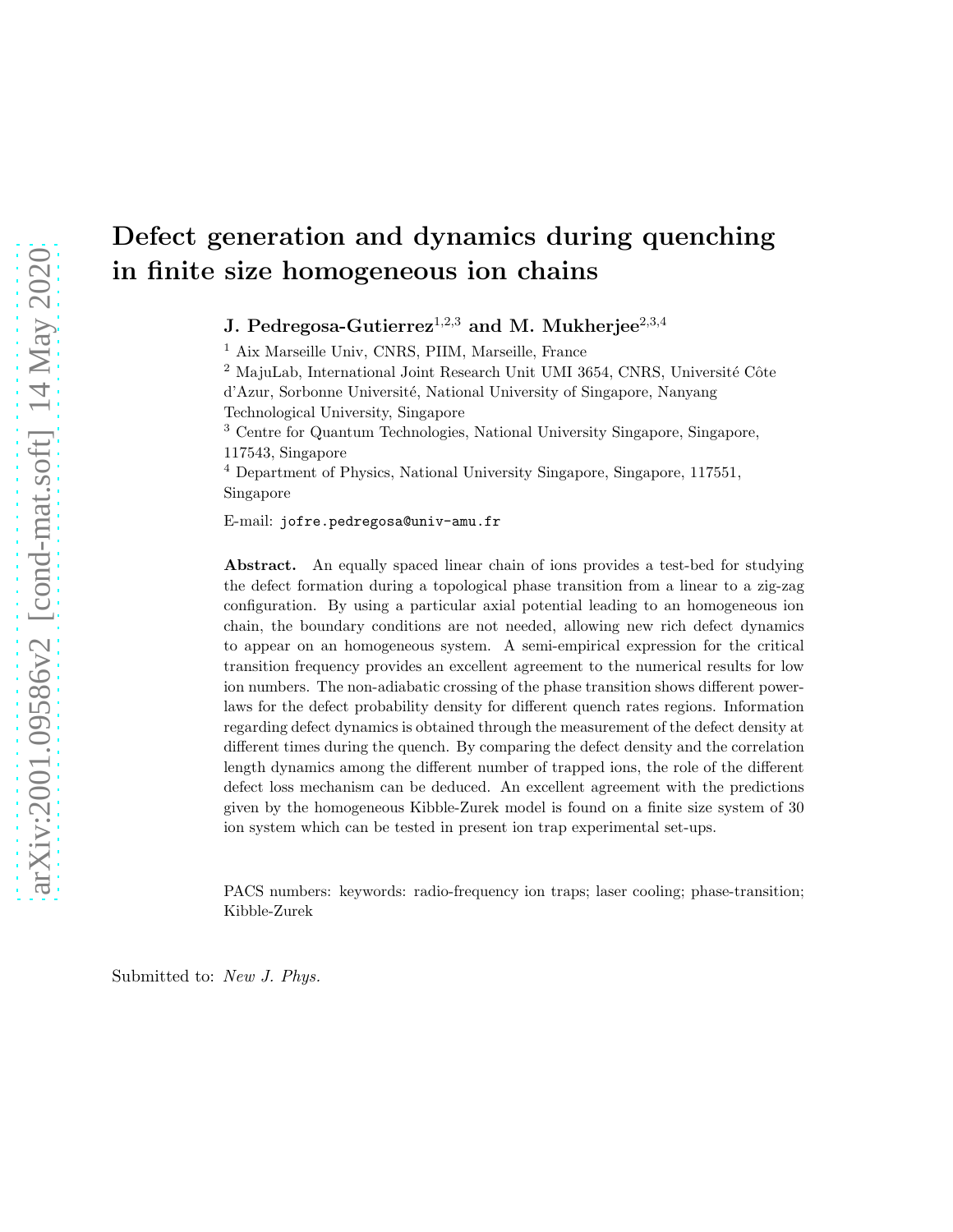## 1. Introduction

Phase transition is ubiquitous in nature as well as in the laboratories, from boiling of water to the formation of Bose-Einstein condensate. Symmetry breaking during the second-order phase transitions have been invoked to explain the observed inhomogeneity of mass distribution of the universe through the Kibble-Zurek mechanism (KZM)[\[1,](#page-19-0) [2\]](#page-19-1). However, such a mechanism is universal to any phase transition crossing a critical point, making some of the aspects of the dynamics independent of the underlying system.

The original KZM (also known as the Homogeneous KZM) assumes that the system is initially homogeneous (uniform density) and infinite (no edge boundaries). If the system is driven over a second-order phase transition to a ground-state with multifold degeneracy, the system has to choose one among the different possible final states. In an infinite and homogeneous system the whole system crosses to the new phase simultaneously. The speed at which the new phase choice can be communicated is finite, from which follows that there is a finite probability that different causally disconnected regions will choose different final states, leading to defect formation at the boundaries of different choices. Since these defects are structural in nature, they are known as topological defects.

One of the quantifiable predictions of the KZM is the number of topological defects formed as a function of the rate at which the critical point of a phase transition is crossed, also called the defect probability density. Such speed is controlled experimentally through the time variation of a control parameter like temperature in case of boiling water. Three main difficulties typically appear when investigating the KZM in the laboratory. First, the weak power law scaling of the defect densities requires to experimentally explore a large range of the control parameter around the critical point. Second, the preparation of an homogeneous initial system and finally, the preparation of a large enough system where finite size effects do not play a significant role.

An overview of the theoretical background of the KZM and of the experimental efforts regarding the KZM can be found in [\[3\]](#page-19-2). To our knowledge, the best agreement between the predicted power law and experimentally measured one is achieved using a linear ion chains formed in linear RF traps [\[4,](#page-19-3) [5\]](#page-19-4). In this experiment, a finite size chain of ions trapped in a harmonic potential and laser cooled to form a linear chain of 1D Coulomb crystal. The chain was driven to a doubly-degenerate configuration of Coulomb crystal, namely zig-zag and zag-zig, based on whether the ions are push up or down with respect to the linear chain equilibrium point. However, such experiments could not explore the homogeneous case as the ion density in a harmonic ion trap is not constant [\[6\]](#page-19-5). This experiment was faithfully explained by modifying the original homogeneous case to the inhomogeneous KZM [\[7\]](#page-19-6) (IKZM) in which the transition is crossed always at the place of highest density first e.i, at the center of the ion chain, leading to a modification of the scaling law.

As the ion trap technology is advancing rapidly, the HKZM could be studied using an uniform distribution of laser cooled ions. One possibility is the generation of ion rings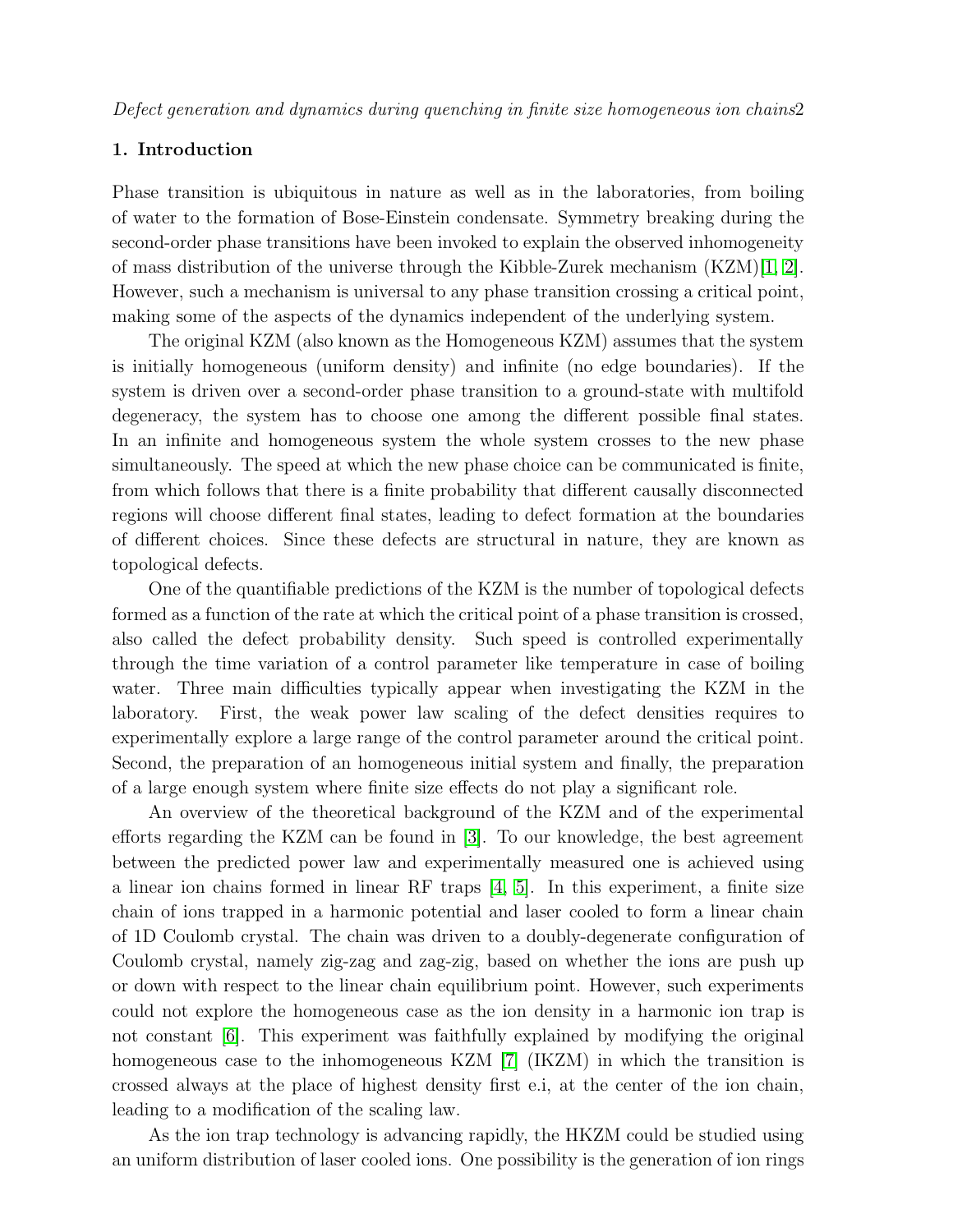in multipole traps [\[8\]](#page-19-7). The HKZM using an ion ring has been studied before numerically in [\[9\]](#page-20-0). However, the experimental realisation of ion rings in multipole traps has proven more difficult than initially expected [\[10,](#page-20-1) [11\]](#page-20-2), with only one reported ion ring generated in a multipole surface trap [\[12\]](#page-20-3). A ring satisfies both the criteria namely, homogeneity and infinity.

Another possibility is to use a linear ion chain with uniform inter ion spacing. Such ion crystal configuration has been proposed in the context of ion trap quantum computing [\[13\]](#page-20-4). Here, we explore the possibility to use such a topology, the homogeneous ion chain of finite size, for the study of the defect dynamics under the ambit of HKZM. The KZM in general and the homogenous KZM in particular are becoming more and more relevant in the context of quantum technology. As an example, mesoscopic systems of uniform lattice structure are generated via classical phase transitions in well controlled experiments in order to develop super-lattice by molecular self-assembly for single photon generation [\[14,](#page-20-5) [15\]](#page-20-6). However, such systems are often bugged by unwanted defects leading to inefficient photon generations. In order to understand similar complex systems, it is important to design controlled experiments where defect formation during a phase transition can be be better understood and controlled. One of the simplest but highly controllable system is a linear chain of uniformly spaced trapped and laser cooled ions. A structural or topological phase transition can be driven by varying only the ratio of the confinement strength in two dimensions in a well controlled manner, thus providing a toolbox to verify and control defect formation in any second order phase transition due to the universality of the KZM.

Unlike condensed matter systems, where the size often can be considered infinite but provides limited degree of controllability, an ion chain is a well-controlled Coulomb crystal that can be made homogeneous but finite in size. Finite size systems are going to be relevant in the near term quantum technology, thus knowing finite size effects in HKZM with edge boundaries, is likely to play a significant role. The universality of defect formation as a function of the rate at which the critical point of the phase transition is crossed is rather well known from the theoretical side. Such universality has also been tested for finite size systems with periodic boundary conditions [\[9,](#page-20-0) [16\]](#page-20-7) and re-scaling has been suggested [\[9\]](#page-20-0). However, such studies do not include the possibility of defect loss which can be significant, particularly for the type of small systems which are experimentally accessible for near term quantum technology implementation. Moreover, such losses may even alter the universality of the scaling when experiments are performed to test these universality classes. In particular, we have used molecular dynamics (MD) simulations of the 1D to 2D (linear to zig-zag) transitions of a homogeneous ion chains to study the behaviour of defect formation as a function of the velocity by which the transition is crossed for a finite size system with edges. To the best of our knowledge, this investigation for the first time provides an insight on the losses, both at the boundaries and through annihilations.

The article is organised as follows: first, the electric potential needed to generate an homogeneous ion chain is discussed and verified through MD simulations. A new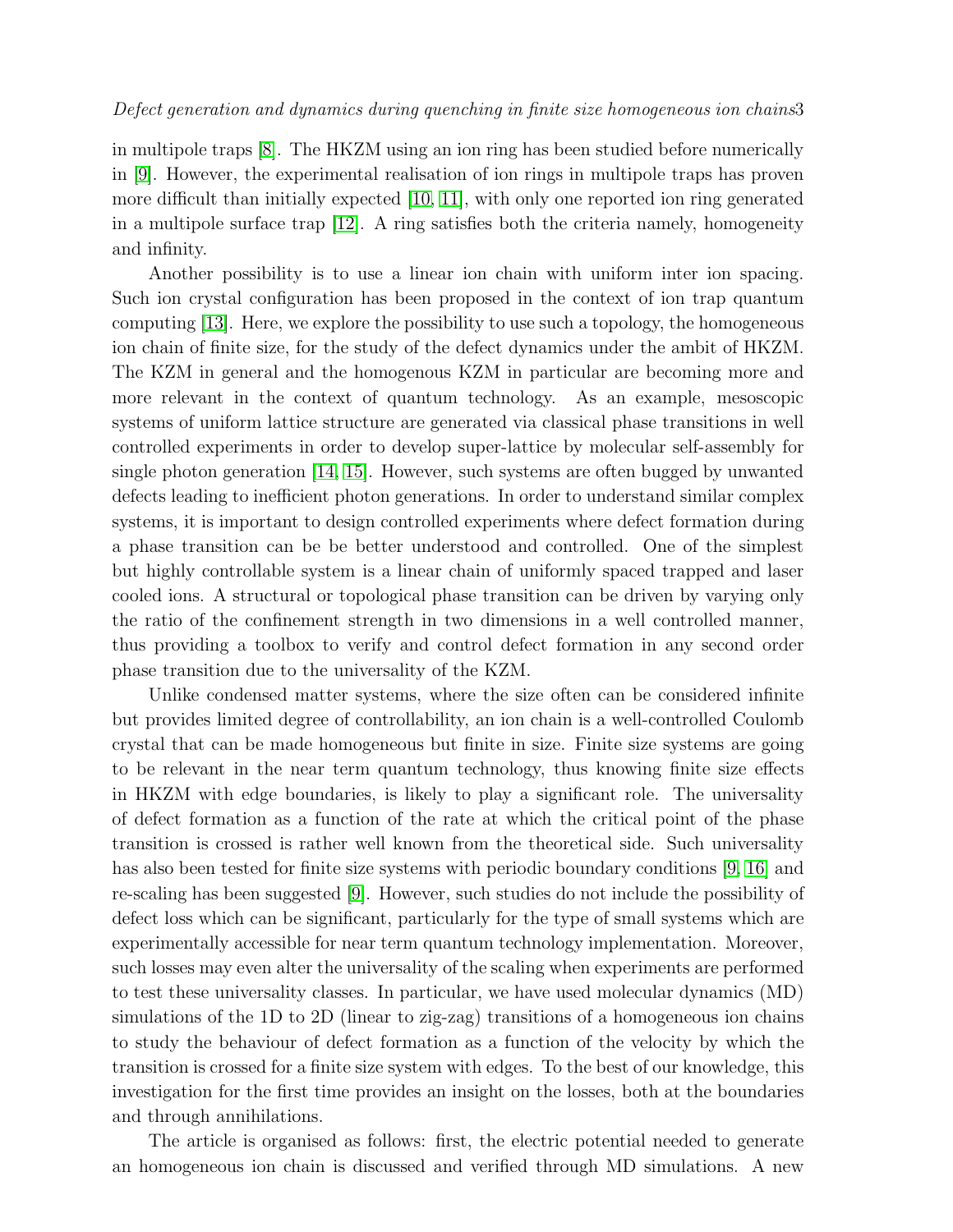derivation of the critical parameter at which the linear chain to zig-zag transition occurs and MD simulations to verify the value of the critical parameter in function of the ionion distance and the number of ions are discussed next. Followed by a discussion in terms of defect generations of MD simulations of the linear to zig-zag phase transition over a large range of the rate at which the critical parameter is changed. The results are then analysed in the context of the HKZM, followed by a discussion of the correlation length evolution.

## 2. Homogeneous Linear Ion Chain

In a segmented linear ion trap the radial potential is generated by a radio-frequency field while the axial confinement is achieved by appropriate electrostatic voltages applied to the segmented electrodes along the axis. Without segmentation the axial potential is approximately harmonic in nature. However, the electrostatic potential required to generate an homogeneous ion chain can be obtained by finding a ion position dependent potential that compensates all Coulomb forces among the ions at each ion site [\[17\]](#page-20-8). The resulting analytical solution is:

<span id="page-3-0"></span>
$$
\phi_N(z) = \frac{Qk_C}{d} [2\psi^{(0)}(N_+) - \psi^{(0)}(\tilde{z}_+) - \psi^{(0)}(\tilde{z}_-) ]
$$
  
\n
$$
N_+ = (N - 1)/2 \; ; \; \tilde{z}_+ = N_+ \pm z/d,
$$
\n(1)

where the  $\psi^{(n)}(x)$  represents the polygamma function, d is the inter-ion spacing, N is the number of ions,  $Q$  is the ion's charge and  $k<sub>C</sub>$  is the Coulomb constant.

A more recent work [\[18\]](#page-20-9) uses a different approach, where the ion chain is approximated as a uniform charge density  $\rho_0 = Q/d$ , leading to an expression for the effective electric field acting on each ion due to the Coulomb interaction with all the other ions on the chain. By integrating such an electric field, a different expression than the eqn. [\(1\)](#page-3-0) was derived:

$$
\phi_L(z) = k_C \rho_0 \ln \left( \frac{L^2}{L^2 - z^2} \right) \tag{2}
$$

where  $L$  is the half length of the ion chain. The above expression leads to infinite potential walls as noted by the authors. Moreover, such potential leads to a 5% variation in homogeneity on their studied case (number of ions,  $N = 50$ , and  $d = 3\mu m$ ) [\[18\]](#page-20-9).

In the following, through the use of MD simulations, it is shown that eqn. [\(1\)](#page-3-0) leads to a degree of inhomogeneity much lower than 5%. For such reason, eqn. [\(1\)](#page-3-0) has been used as axial potential in the rest of this work.

The experimental realisation of an homogeneous ion chain has been attempted in Xie et al. [\[19\]](#page-20-10). A chain of 21 ions with an ion-ion distance of  $8.5 \pm 0.39 \ \mu m$  was achieved using a surface ion trap with multiple electrodes. While the degree of homogeneity achieved at Xie et al [\[19\]](#page-20-10), 4.6%, it is probably not enough for the KZM experiments, it is indeed reasonable to expect an improvement in the near future.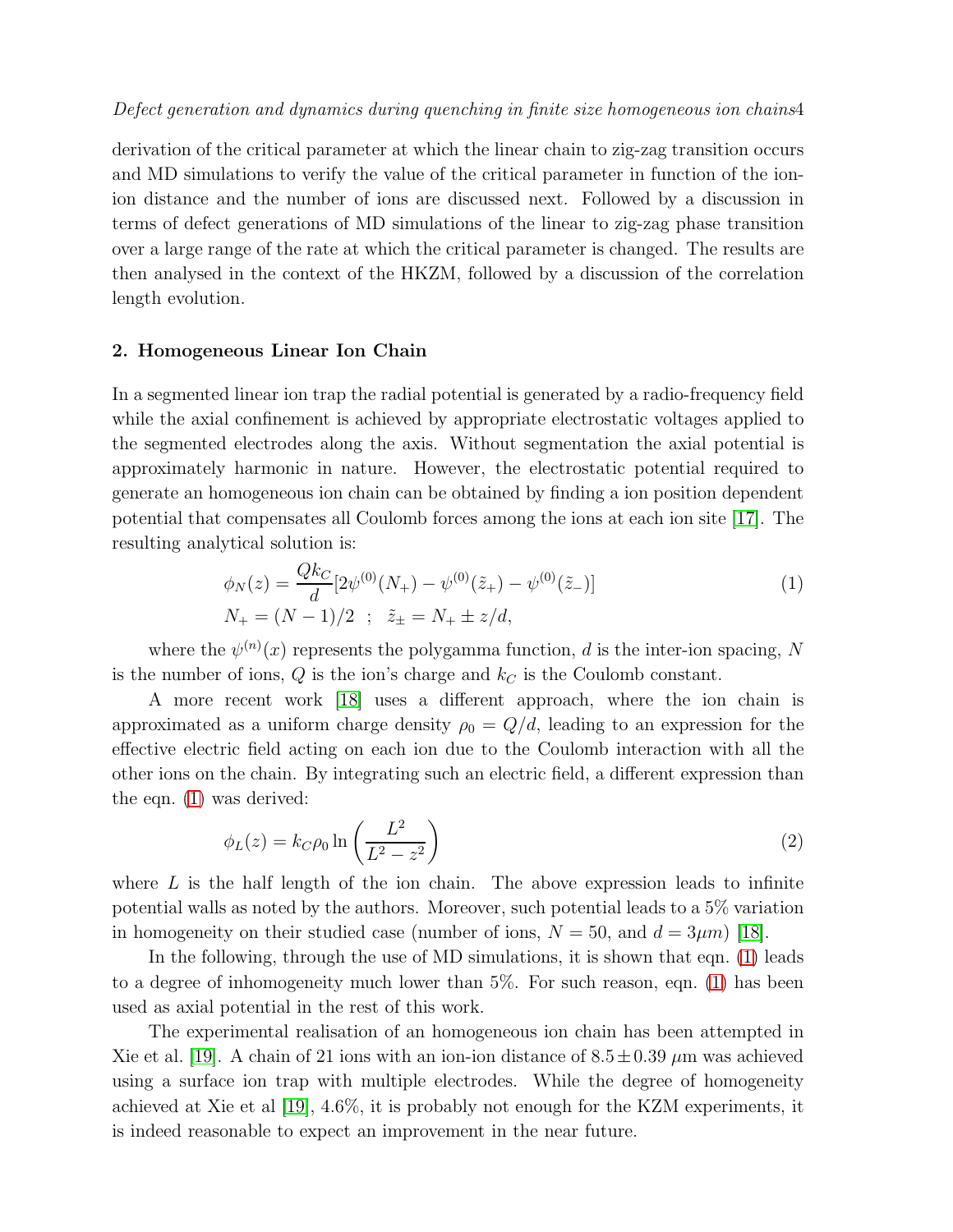## 3. Molecular Dynamic Simulations

The problem at hand involves solving the equations of motion of N interacting ions in the presence of the trap potential. The laser cooling is represented through a friction term while the different possible heating mechanisms in a real trap are taken into account through a single thermal bath. Such a problem can be described by the Langevin equation for each ion  $i$  evolving as:

$$
m\partial_{tt}x_i = Q^2k_C \sum_{j=1, j\neq i}^N \frac{x_i - x_j}{|\vec{r}_i - \vec{r}_j|^3} - m\omega_x^2 x_j - \Gamma \partial_t x_i + \sqrt{2\Gamma k_B T} \theta_{xj}
$$
  
\n
$$
m\partial_{tt}y_i = Q^2k_C \sum_{j=1, j\neq i}^N \frac{y_i - y_j}{|\vec{r}_i - \vec{r}_j|^3} - m\omega_y^2 y_j - \Gamma \partial_t y_i + \sqrt{2\Gamma k_B T} \theta_{yj}
$$
  
\n
$$
m\partial_{tt}z_i = Q^2k_C \sum_{j=1, j\neq i}^N \frac{z_i - z_j}{|\vec{r}_i - \vec{r}_j|^3} - Q \left| \frac{dV(z)}{dz} \right|_{z_i} - \Gamma \partial_t z_i + \sqrt{2\Gamma k_B T} \theta_{zj}, \quad (3)
$$

where  $\vec{r} = (x, y, z), \omega_x$  and  $\omega_y$  are the secular frequencies along the transverse directions, x and y respectively,  $V(z) = \phi_N(z)$  is the axial potential given by eqn.[\(1\)](#page-3-0),  $\Gamma$  is the friction coefficient,  $k_B$  is Boltzmann's constant, T is the temperature, which has been assumed to be the same on all three spatial dimensions and  $\theta_{xj}$ ,  $\theta_{yj}$  and  $\theta_{zj}$  are a collection of independent standard Wiener processes [\[20\]](#page-20-11). The equations of motion are numerically solved using the vGB82 algorithm as described in [\[20\]](#page-20-11).

MD simulations are used to test the degree of homogeneity of the ion-ion distance on the final ion distribution when the potential given by eqn. [\(1\)](#page-3-0) is used. The parameters used are:  $\omega_x/2\pi = 500$  kHz,  $\Gamma = 1.5 \cdot 10^{-20}$  kg/s and  $N = 128$  ions of  $^{138}Ba^+$ . The temperature is set to the typical Doppler limit value of  $T = 0.5$  mK. The ions are initialised as a perfectly homogeneous chain with inter-ion distance  $d = 10 \mu m$ , followed by uniformly distributed random displacement between  $\pm 1\mu$ m is applied in both transverse and axial directions. The ions are evolved during 1ms with a time step of 2 ns. If the average position of each ion for the last 0.5 ms of evolution is taken as their mean position, the final average ion-ion distance is  $\langle \Delta z \rangle = 10.000 \pm 0.002 \ \mu \text{m}$ , (one standard deviation is used as error measurement) which represent an excellent agreement with the designed inter-ion distance of 10  $\mu$ m. If the temperature is increased to 5 mK, the homogeneity remains high with an average ion distance of  $\langle \Delta z \rangle = 9.999 \pm 0.003 \,\mu m$ .

## 4. Linear to zig-zag transition

The transition from linear to zig-zag occurs when the control parameter (in this case the radial trap frequency) is modified such that the system crosses the 1D to the 2D topological phase. In the following, we obtain both analytically and numerically, the value of the control parameter at which such a phase transition occurs.

In the present system, it is the value of  $\omega_x$  that is reduced over time while keeping  $\omega_y$  fix, leading to a decrease in the transverse confinement which eventually generates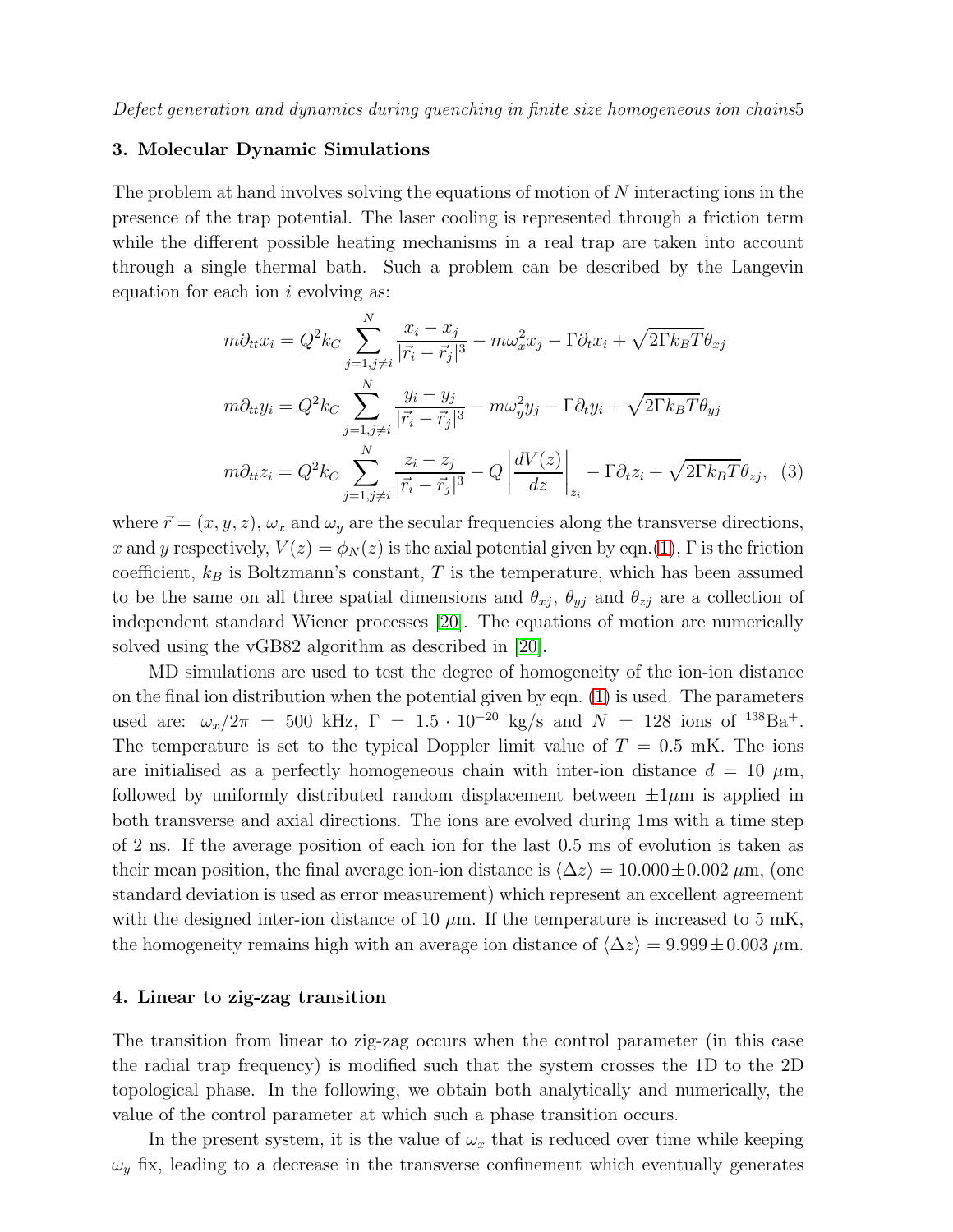

Defect generation and dynamics during quenching in finite size homogeneous ion chains6

<span id="page-5-0"></span>**Figure 1.** Molecular Dynamic simulation of a quench for a system of  $32^{138}Ba^+$ . a) Radial position of each ion vs the  $\omega_x(t)$  evolution. b) Ion configuration at  $\omega_x(t=0)$ 352kHz. c) Ion configuration at end of the simulation:  $\omega_x(t = \tau_Q) = 302kHz$ 

the topological phase jump to a zig-zag structure along the x direction. The value of  $\omega_y/2\pi = 1$  MHz is kept constant through the rest of the present work. Such value has been chosen so that  $\omega_y > \omega_x$  in the range of  $\omega_x$  used. Therefore, the transition always occurs along the x direction. An example of such transition for  $32^{138}Ba^+$  ions is shown on figure [1,](#page-5-0) where the transition has been crossed adiabatically. The phase transition is clearly visible in the figure [1a](#page-5-0), where the radial position as a function of  $\omega_x(t)$  for all the 32 ions is plotted. The initial, figure [1b](#page-5-0)), and final positions, figure [1c](#page-5-0)), are also shown. In this example, the simulation parameters are:  $d = 10 \mu m$ ,  $\Gamma = 1.5 \cdot 10^{-20}$  kg/s and  $T = 1$  nK.

If periodic boundary conditions are used, the critical frequency,  $\omega_c$ , at which the transition occurs can be obtained analytically[\[21\]](#page-20-12):

<span id="page-5-1"></span>
$$
\omega_c^2 = \frac{Q^2 k_c}{m d^3} 4 \sum_{j=1}^N \frac{1}{j^3} \sin^2 \frac{j\pi}{2}
$$
 (4)

$$
\omega_c^2(N \to \infty) = \frac{Q^2 k_c}{m d^3} \frac{7\gamma(3)}{2} \tag{5}
$$

where  $\gamma(p)$  is the Riemann-zeta function.

The periodic boundary condition do not correctly represent a true finite size system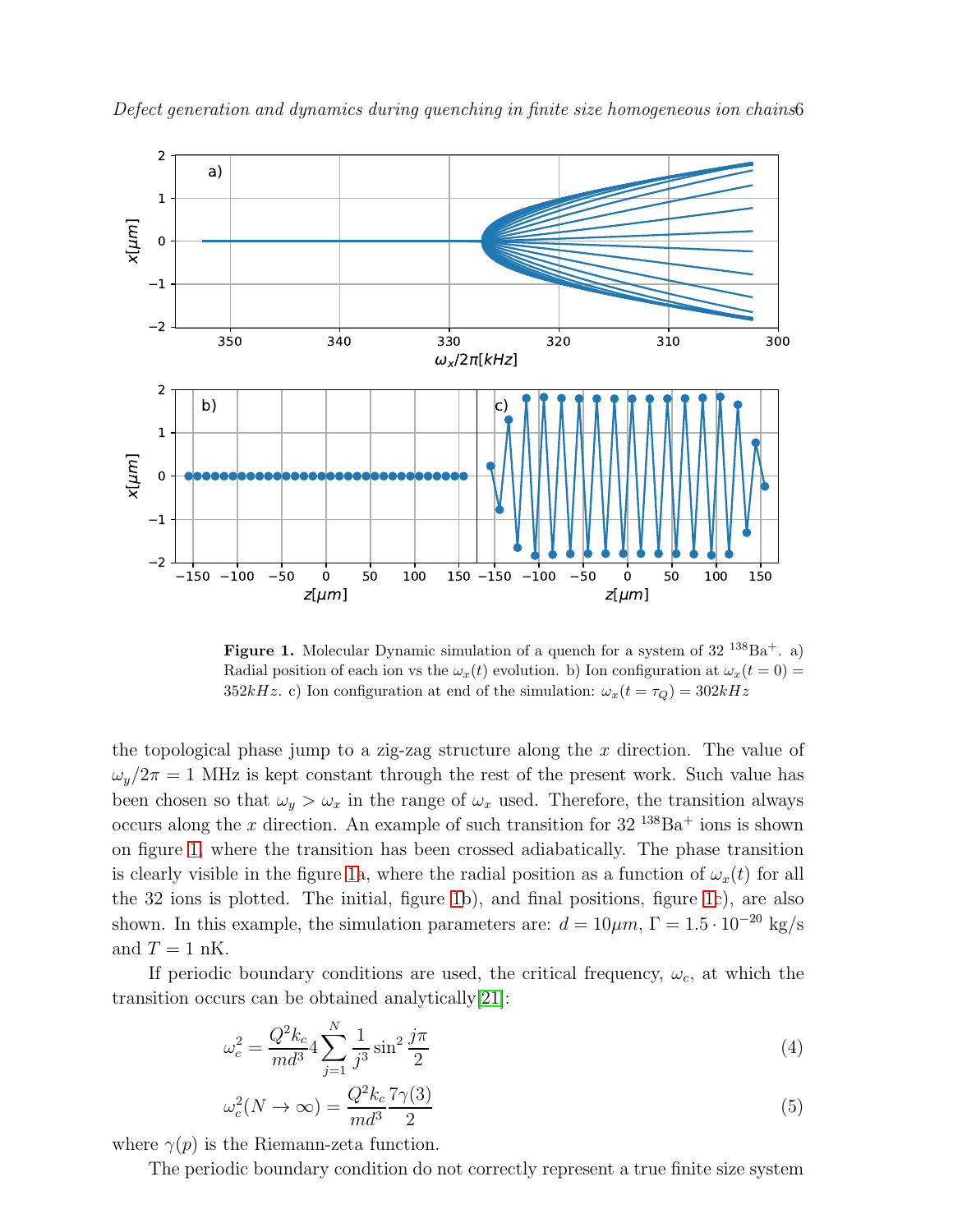



<span id="page-6-0"></span>Figure 2. Full Symbols: ion configuration assumed for the derivation of the eq [8.](#page-7-0) Orange squares: ions with a net contribution on the total force on the central ion. Green empty circles: final ion configuration after a MD simulation where the transition chain to zig-zag is crossed adiabatically

as defect number remains conserved. In the following, a more realistic situation has been considered, which leads to a better agreement with numerical results as shown in the following. Let's assume that we have a homogeneous zig-zag ion configuration, as given by the full symbols in figure [2.](#page-6-0)

We assume an odd number of  $N$  ions aligned in perfect zig-zag configuration along the x plane  $(y = 0)$ , as shown by full circles in figure [2](#page-6-0) with a axial inter-ion distance,  $z_{j+1} - z_j = d$  and with  $|x_j| = h$ . By symmetry considerations, only the ions marked with a full square contribute to a net transverse force on the central ion as the axial force contribution of all the other ions cancels out. Therefore, the total force on the central ion can be written as:

$$
|\vec{F}_c| = 2Q^2 k_c \sum_{j=1}^{N'} \frac{2h}{(4h^2 + (2j-1)^2 d^2)^{3/2}},\tag{6}
$$

where  $N' = \frac{N+1}{4}$  $\frac{+1}{4}$ .

The force due to the confining transverse potential is given by  $|\vec{F_{trap}}| = -m\omega^2 h$ .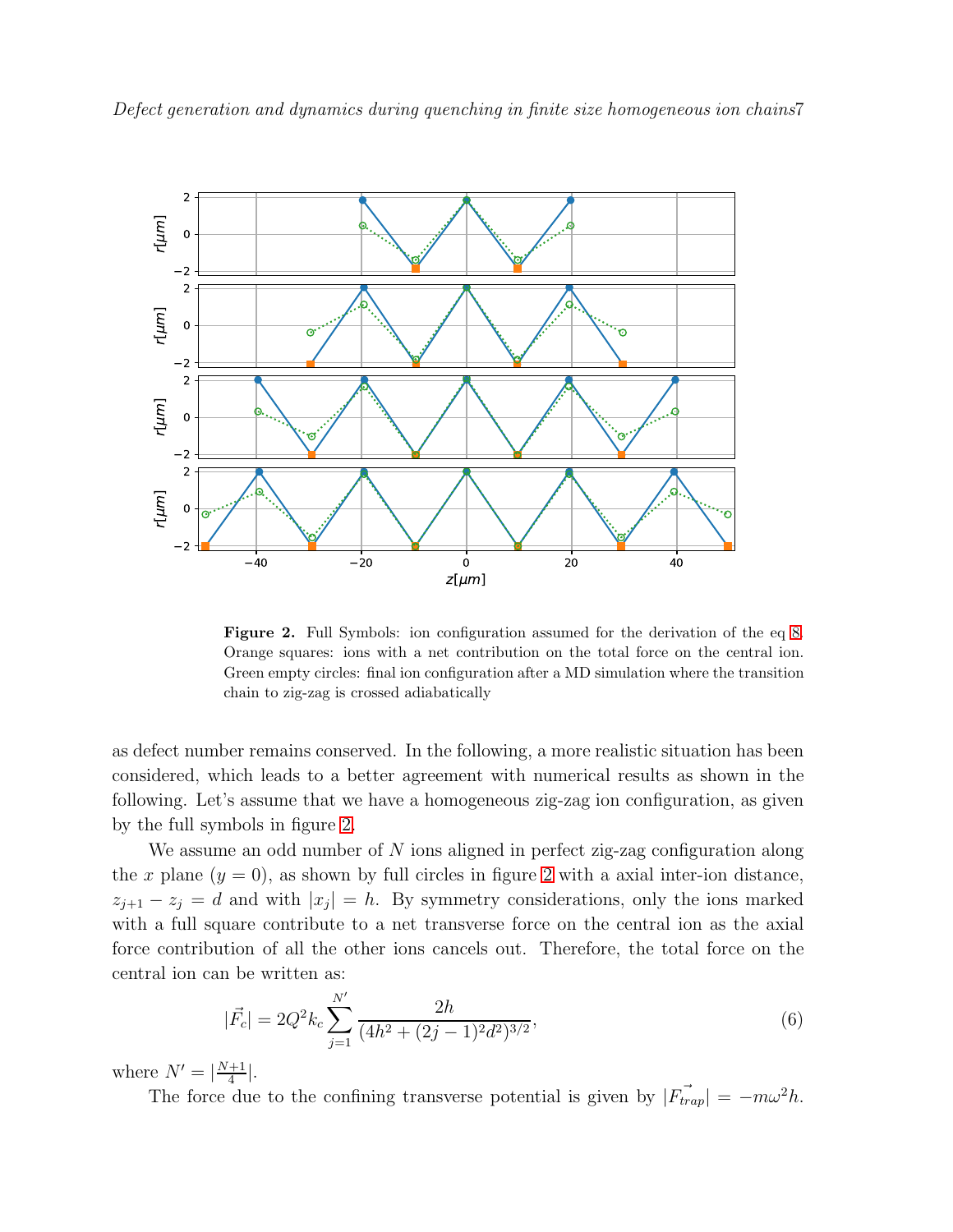Defect generation and dynamics during quenching in finite size homogeneous ion chains8

By imposing equilibrium of forces we thus obtain:

$$
\omega^2 = 4 \frac{Q^2 k_c}{m} \sum_{j=1}^{N'} \frac{1}{(4h^2 + (2j - 1)^2 d^2)^{3/2}}\tag{7}
$$

Taking the limit  $\lim h \to 0$ , we arrive at:

<span id="page-7-0"></span>
$$
\omega_c^2(N,d) = \frac{Q^2 k_c}{m d^3} 4 \sum_{j=1}^{N'} \frac{1}{(2j-1)^3}.
$$
\n(8)

Notice that eqn. [8](#page-7-0) leads to a non continuous increase of  $\omega_c$  with the number of ions N. For example, on figure [2,](#page-6-0) we see that, in the idealised final configuration, the net force on the central ion is exactly the same for the case  $N = 7$  and 9 ions.

The MD simulations have been performed in order to check the validity of the above expressions, eqn. [\(4\)](#page-5-1) and eqn. [\(8\)](#page-7-0). The ions are initialised in the chain phase,  $\omega_a = \omega_x(t=0) > \omega_c$ , with zero velocity. They are first thermalised at the initial radial frequency during 2.0ms. Then the  $\omega_x$  frequency is lowered linearly to a final frequency in the zig-zag phase,  $\omega_b = \omega_x(t = \tau_Q) < \omega_c$  at a speed given by the quench rate:  $\frac{\Delta \omega}{\tau_Q}$ , where  $\Delta \omega = \omega_b - \omega_a$  and  $\tau_Q$  is the quench duration:

$$
\omega_x(t) = \begin{cases}\n\omega_a & \text{if } t \le 0 \\
\omega_a + \frac{\Delta \omega}{\tau_Q} t & \text{if } 0 < t < \tau_Q \\
\omega_b & \text{if } t \ge \tau_Q.\n\end{cases}
$$
\n(9)

The following MD simulations have been performed for  $N = 30$  ions and  $d = 10 \mu$ m, using a thermal bath temperature of 1nK. While this temperature represents a nonrealistic experimental value, it seemed appropriate to use a very low temperature as eqn. [\(4\)](#page-5-1) and eqn. [\(8\)](#page-7-0) are derived assuming zero temperature. The critical frequency, obtained from eqn. [\(8\)](#page-7-0) is  $\omega_c = 327.38$ kHz. The values used for the initial and the final transverse frequencies are  $\omega_b/2\pi = 140$ kHz and  $\omega_a/2\pi = 500$  kHz.

The maximum transverse distance between the two ions  $h$ , as a function of the instant transverse secular frequency,  $\omega_x(t)$ , for different values of  $\tau_Q$  is shown in figure [\(3\)](#page-8-0). Note that the time axis runs from higher values of  $\omega_x$  to lower ones. Topological phase transitions are clearly observed: for  $\omega_x(t) > \omega_c$ , the value of h is very close to zero (for the slowest quench, the mean value of the h before the transition is  $\langle h \rangle = 0.34 \pm 0.17nm$ , which corresponds to a chain configuration, while for  $\omega_x(t) < \omega_c$  there is a jump on the h value, corresponding to the jump to the zig-zag phase.

Figure [3](#page-8-0) shows a strong dependency between the exact value of the frequency at which the phase transition occurs,  $\omega_c$  and the quench rate,  $\frac{\Delta\omega}{\tau_Q}$ . For the fastest quench studied,  $\frac{\Delta\omega}{\tau_Q} = 10^{12}$  Hz/s, or  $\tau_Q = 2.26 \mu s$ , the ions are still in the chain phase at the end of the quench. The observed oscillations following the phase transitions are quickly reduced when the quench time increases. The critical frequency obtained analytically corresponds to the adiabatic case, where  $\frac{\Delta\omega}{\tau_Q} \to 0$ . The oscillations observed on h just after the transition had been already observed in different system by Shimizu et. al [\[22,](#page-20-13) [23\]](#page-20-14) when studying the dynamics of a Mott insulator to a superfluid crossing.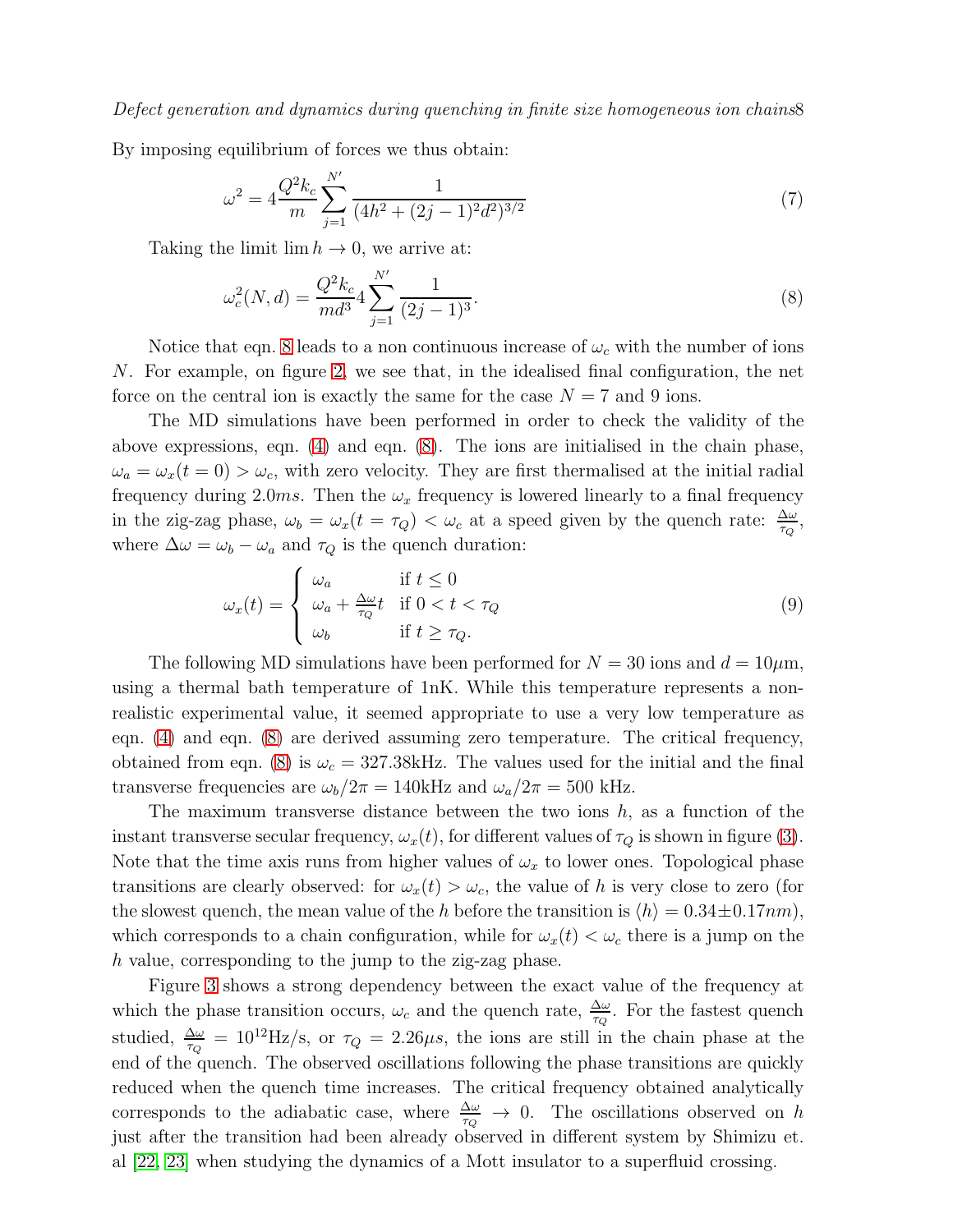

<span id="page-8-0"></span>Figure 3. Evolution of the maximum radial extension of the ions configuration  $(N = 30, d = 10 \mu m$  and  $T = 1nK$ ) as a function of the  $\omega_x$  for several quench rates,  $\frac{\Delta\omega}{\tau_Q}$ . a) Dashed orange line:  $10^{11}$ Hz/s, Dash-dot green line:  $10^{10}$ Hz/s, Dotted red line:  $10^9$ Hz/s. b) Dotted red line:  $10^9$ Hz/s, Dash-dot green line:  $10^8$ Hz/s, Dashed orange line:  $10^7$ Hz/s, Solid blue line:  $10^6$ Hz/s

A fourth order polynomial fit was found to correctly describe the evolution of h after the transition has happened. For example, a fit on the slowest quench studied ∆ω  $\frac{\Delta\omega}{\tau_Q}$  = 10<sup>6</sup>[Hz/s], see fig [3c](#page-8-0), leads to critical frequency of  $\omega_c^{MD}/2\pi$  = 326.96kHz, obtained by finding the roots of the polynomial. The same numerical value is obtained if the data from the quench  $\frac{\Delta \omega}{\tau_Q}$  =  $10^7 [Hz/s]$  is used instead. In order to save computational time, a quench of  $\frac{\Delta \omega}{\tau_Q}$  =  $10^7 [Hz/s]$  has been used to perform MD simulations for different initial values of inter-ion distance, using  $N = 32$  and  $T = 1nK$ , leading to figure [4.](#page-9-0) The solid line of figure [4](#page-9-0) corresponds to eq [8,](#page-7-0) while the circles correspond to the critical frequencies deduced from the numerical simulations. The agreement between them is excellent.

If now the inter-ion distance is fixed to  $d = 10 \mu m$  and the number of ions is modified from 5 to 64, we obtain figure [5.](#page-10-0) In this figure the  $\omega_c(d)$  from eq [4,](#page-5-1) the computed values for  $\omega_c(N, d)$  from eq [8](#page-7-0) and the results of the MD simulations are compared.

Equation [4](#page-5-1) fails to reproduce the numerical results as expected. Although closer, equation [8](#page-7-0) also fails in predicting the right critical frequencies, particularly for smaller ion numbers. The reason becomes clear by comparing the structure assumed for the force calculation (full circles) and the structure at the end of the quenches (empty circles), as shown in figure [2.](#page-6-0) The configuration used for the derivation of equation [8](#page-7-0) is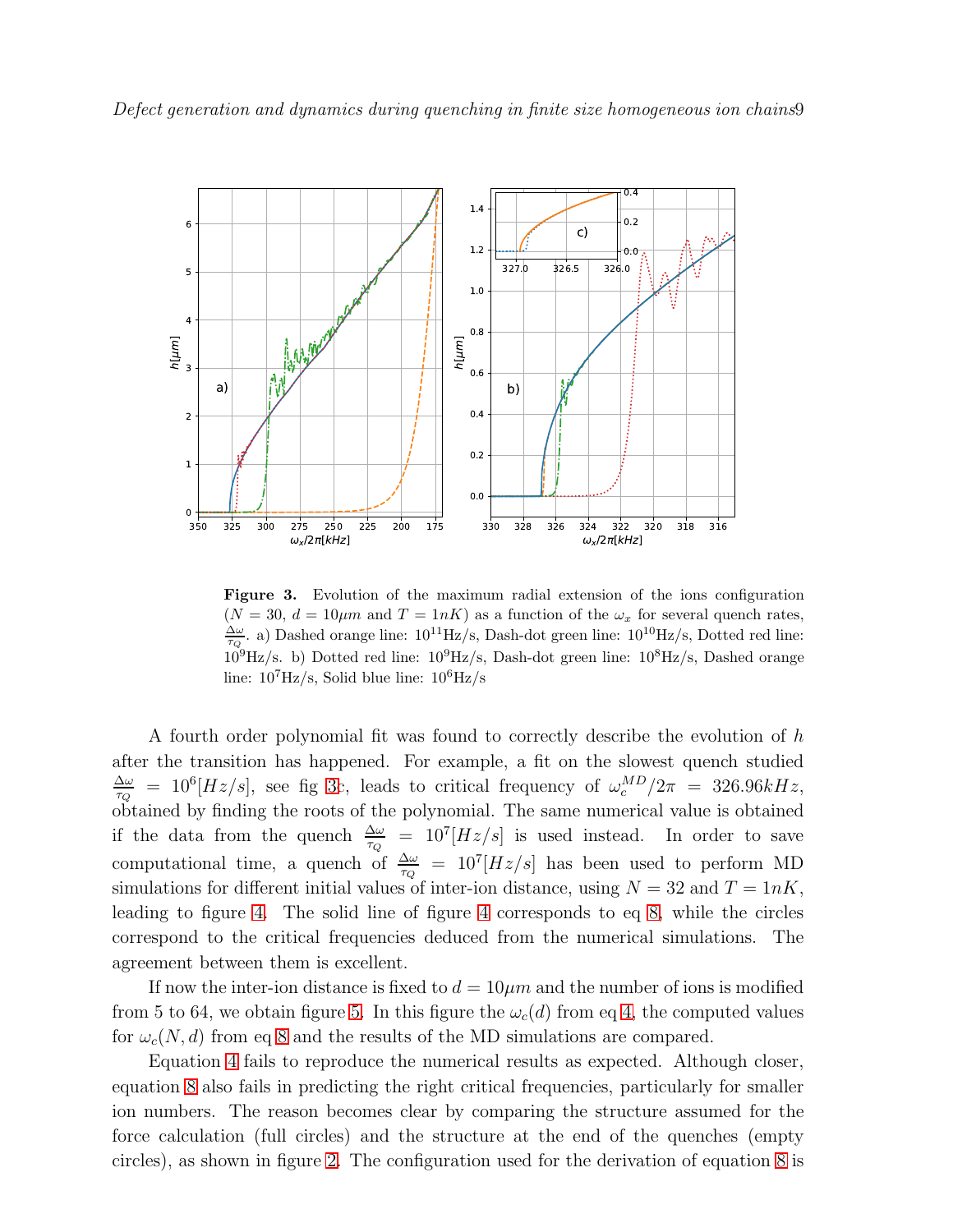

<span id="page-9-0"></span>Figure 4. Comparison between the critical frequency obtained from molecular dynamics (circles) and the theoretical value obtained from equation [8,](#page-7-0) for N=32 ions (solid line) as a function of the initial inter-ion distance.

an oversimplification and therefore the total transverse force experienced by the central ion has extra terms which were not accounted for, leading to a lower value of the critical frequency. Also, the numerical results show a continuous increase of  $\omega_c$  with the number of ions, in disagreement with eqn. [8](#page-7-0) and eqn. [4](#page-5-1) that have a non continuous increase. Nevertheless, eq [8](#page-7-0) gives a hint on the nature of the N dependence. The following function has been use to fit the MD results:

$$
\omega_{fit}^2 = \frac{Q^2 k_c}{m d^3} a_1 \sum_{j=1}^N \frac{1}{(j + a_2)^{a_3}} \tag{10}
$$

leading to  $a_1 = (6.8 \pm 0.3) \cdot 10^{-5}$ ,  $a_2 = 1.90 \pm 0.03$  and  $a_3 = 3.22 \pm 0.02$ . The fitted function shows an excellent agreement with MD simulations results.

#### 5. Defect generation during fast quenching in Homogeneous Chains

The focus is shifted now to the generation of defects during a non-adiabatic but linear crossing of the transition. As discussed in the introduction, different causally disconnected regions of the chain can make different choices of the two possible configurations at the new phase. Fig. [1c](#page-5-0) is an example of zig-zag, but the symmetric (respect  $x = 0$ ) configuration could equally have happened. At the boundary of two different topologies, a defect necessarily arises.

Two examples of the final configurations for  $N = 64$  are shown in figure [6.](#page-11-0) The defects can be classified in three categories [\[24\]](#page-20-15): intermediate defect, with one ion at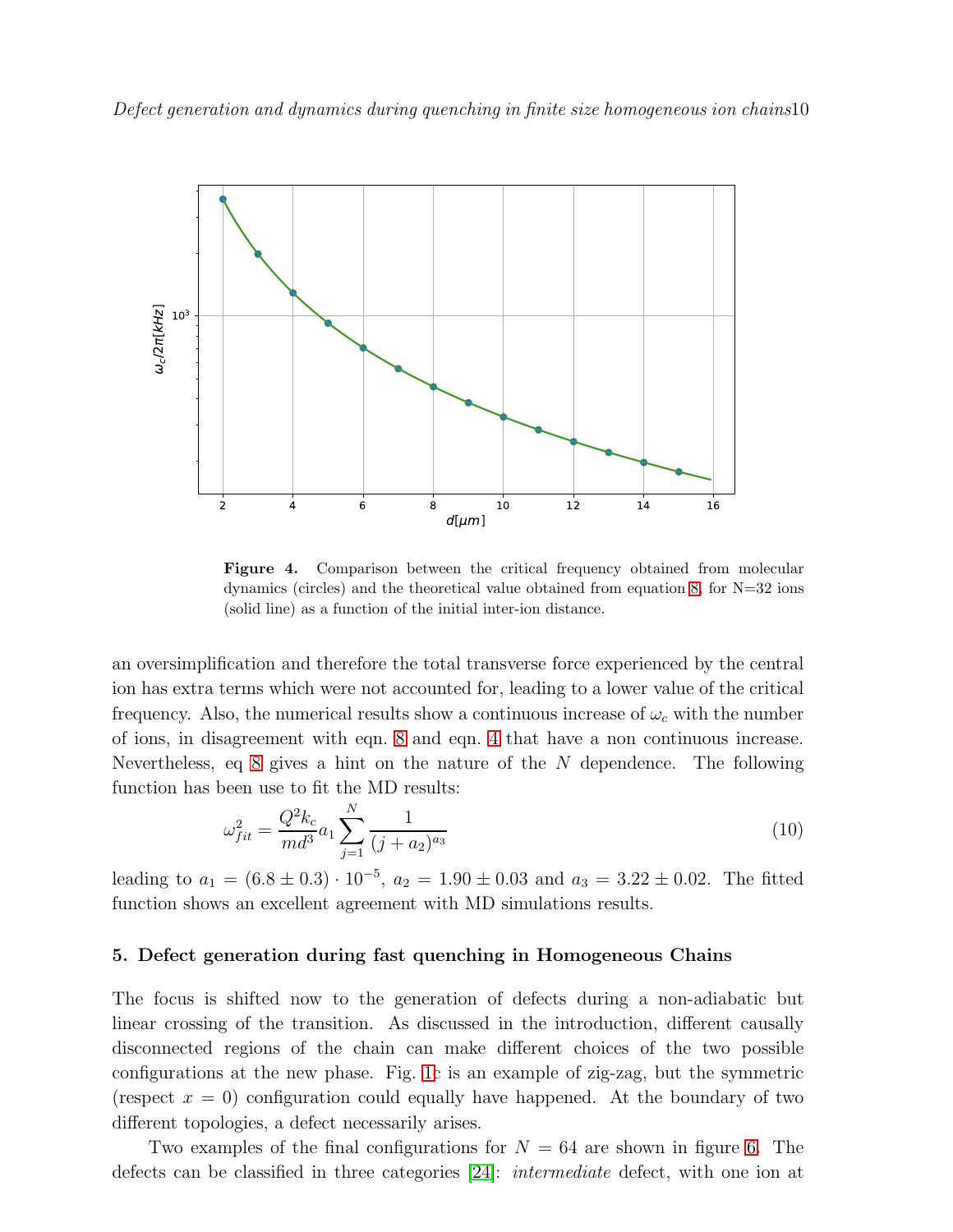

Defect generation and dynamics during quenching in finite size homogeneous ion chains11

<span id="page-10-0"></span>Figure 5. Comparison between the critical frequency obtained from MD simulations (full circles) and the analytical values given by equation [5](#page-5-1) (red solid line), equation [4](#page-5-1) (green stars) and equation [8](#page-7-0) (orange dashed line). The purple dotted line corresponds to a fit to the MD simulations results.

the trap axis ( $|x| \approx 0$ ); odd defect, where two consecutive ions positioned beside each other and extended defects, where two ions have nearly the same axial position.

An algorithm that detects the number of defects by counting how many consecutive pairs have the same x sign is used  $[25]$ . Such an approach detects all three types of defects simultaneously. Its implementation is efficient and universal as it does not need manual input or threshold.

The results shown in figure [3](#page-8-0) indicates that the exact moment at which the phase transition takes place, and therefore the creation of eventual defects, depends on the quench rate used. Although the role of the temperature was not systematically explored, it is highly probable that it also plays a role to some extent on the exact frequency at which the transition takes place. The phase transition occurs after the adiabatic critical frequency has been crossed. It can even take place after the quench has finished. It implies that computing the number of defects at the end of the quench will lead to incorrect results. Therefore, in order to properly compare between different quench rates, we monitor the mean absolute transverse displacement, defined as  $\langle x \rangle = \sum |x_i|/N$ , and record the ion positions for post analysis when  $\langle x \rangle$  reaches a particular fraction,  $\epsilon$ ,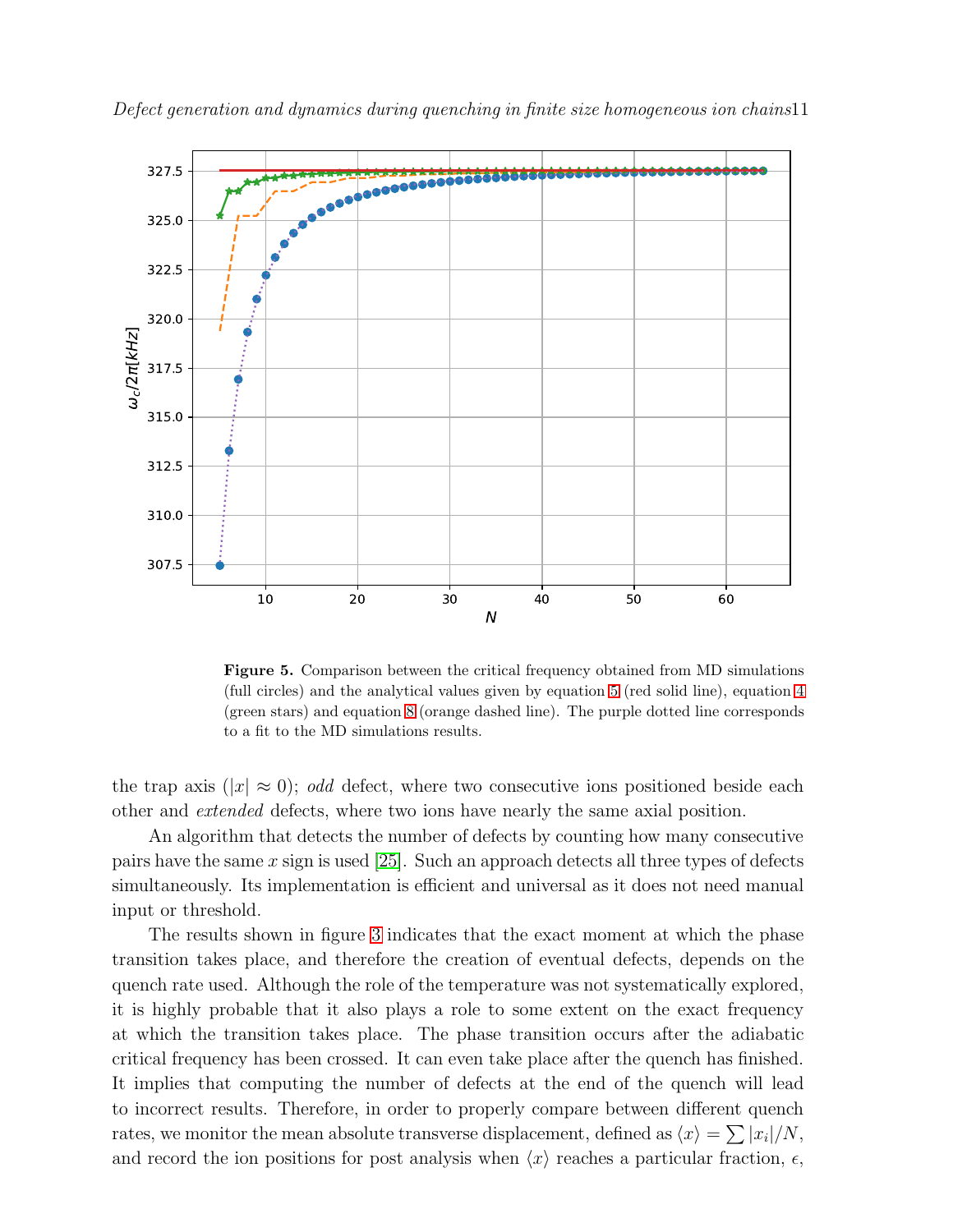

<span id="page-11-0"></span>Figure 6. Random examples of final ion distribution after a quench. Several defects are indicated through boxes. Solid line box: intermediate defect; dotted line box: odd defect; dashed line box: extended defect.

of the adiabatic one,  $\langle x \rangle = \epsilon \langle x \rangle_{adiabatic}$ .

Another important aspect to take into account is defect loss which, unlike other previous works, it is clearly observable in the present study. Indeed, there are two mechanisms by which the number of defects can decrease during and after a quench: annihilation of the defect pairs and losses through the edges of the system. In order to gain insight on the evolution of the number of defects during a single quench, the average defect number was measured for  $\epsilon = 0.25$  to  $\epsilon = 0.85$  with steps of  $d\epsilon = 0.05$ . For the smaller values of  $\tau_Q$  studied, the quenches are too fast for the ions to reach the required values of  $\epsilon$  during the quench duration itself. In those situations, the MD simulation is continued with  $\omega = \omega_b$  until  $\epsilon = 0.85$  is reached.

For the simulation results discussed henceforth, we have used  $138Ba<sup>+</sup>$  ions, using a thermal bath of T = 0.5 mK and a friction coefficient of  $\Gamma = 1.5 \cdot 10^{-20}$  kg/s. The quench starts at  $\omega_a/2\pi = 500$ kHz and finishes at  $\omega_b/2\pi = 140$  kHz. The values of the quench duration,  $\tau_Q$  have been explored over a large enough range. Four different ion numbers have been studied:  $N = 30, N = 64, N = 128, N = 256$ . In all the cases, the ions are initialised with an ion-ion distance of  $d = (10 + rand)\mu m$ , where rand is a random number in the range  $\pm 1$  and evolved for 2 ms before the quench starts.

The evolution of the logarithm of the averaged normalized number of defects, ln(n/N), versus the logarithm of the dimensionless quench rate,  $\Lambda = -\ln(\tau_0\omega_0)$ , with  $\omega_0^2 = \frac{Q^2 k_C}{m d^3}$  [\[9\]](#page-20-0), is shown in figure [7](#page-12-0) for  $\epsilon = 0.25$  and  $\epsilon = 0.85$ . The results for the different ion numbers, N, are shown. Each point on figure [7](#page-12-0) corresponds to the average of 2000 independent simulations. The standard deviations on the normalized number of defects,  $n/N$ , ranges from 10<sup>-4</sup> and 10<sup>-3</sup>. Those values are much smaller than the symbols used on figure [7.](#page-12-0)

Three regions can be identified in figure [7.](#page-12-0) Region III where fast quench occurs,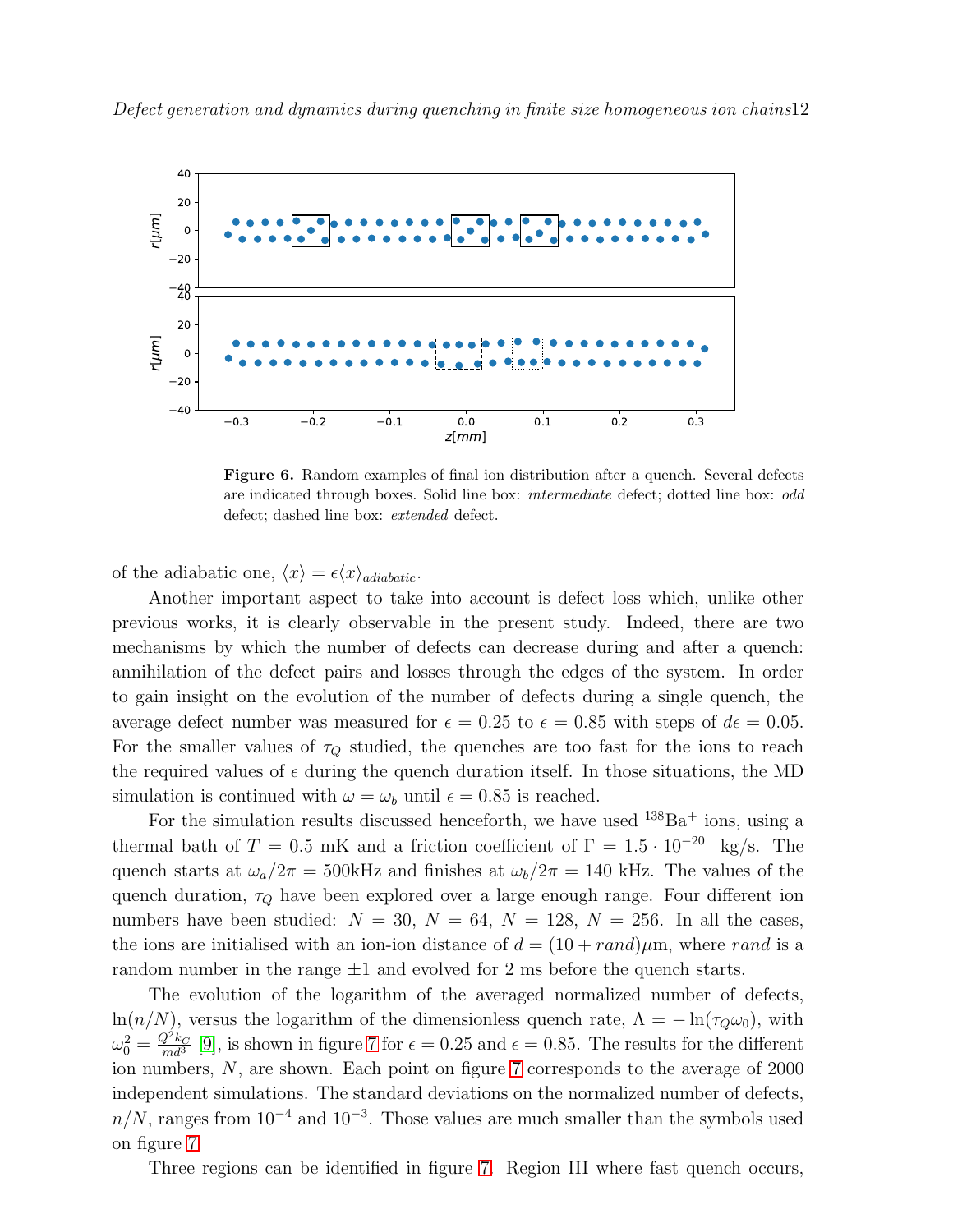



<span id="page-12-0"></span>Figure 7. Number of defects versus the dimensionless quench rate (see main text). a):  $\langle r \rangle = 0.25 \langle r_a \rangle$ ; b):  $\langle r \rangle = 0.85 \langle r_a \rangle$ . Small full circles:  $N = 30$ ; Large full circles:  $N = 64$ ; Small empty circles:  $N = 128$ ; Large empty circles:  $N = 256$ . The standard deviation of each point is smaller than the symbols used.

does not show a significant difference on the number of defects between  $\epsilon = 0.25$  and  $\epsilon = 0.85$ . The values for  $\ln(n/N)$ , and therefore the slope, are similar among the different studied ion numbers. This is in contrast with the slow quench regime, region I, where although there is no significant defect loss between  $\epsilon = 0.25$  and  $\epsilon = 0.85$ , there is a clear dependence on the ion number.

The absence of losses in region I can be explained by a very slow of dynamics of the defects generated, slower than the time difference between  $\epsilon = 0.25$  and  $\epsilon = 0.85$  or that any defect dynamics, and therefore any loses, have already taken place at  $\epsilon = 0.25$  due that the slow quench regime of this region. For fast quenches, region III, the absence of losses could be explained by the fact that the times involved are too short for any dynamics of the defects to take place.

Region II presents a clear evolution of the number of defects with the value of  $\epsilon$ : a significant portion of the defects present at  $\epsilon = 0.25$  have been lost when  $\epsilon = 0.85$  has been reached. Moreover, while the power-law is similar for region II at  $\epsilon = 0.25$  across the different values of the ion number N studied, see figure [7a](#page-12-0), the slope increases at  $\epsilon = 0.85$  in region II as the ion chain size decreases, see figure [7b](#page-12-0).

This behaviour can be interpreted using the work of Partner et. al [\[24\]](#page-20-15) on the dynamical behaviour of the defects created in the context of single defects in laser cooled ions on "standard" ion traps, where the harmonic potential along the axis leads to the creation of defects in the middle of the chain. Through the calculation of the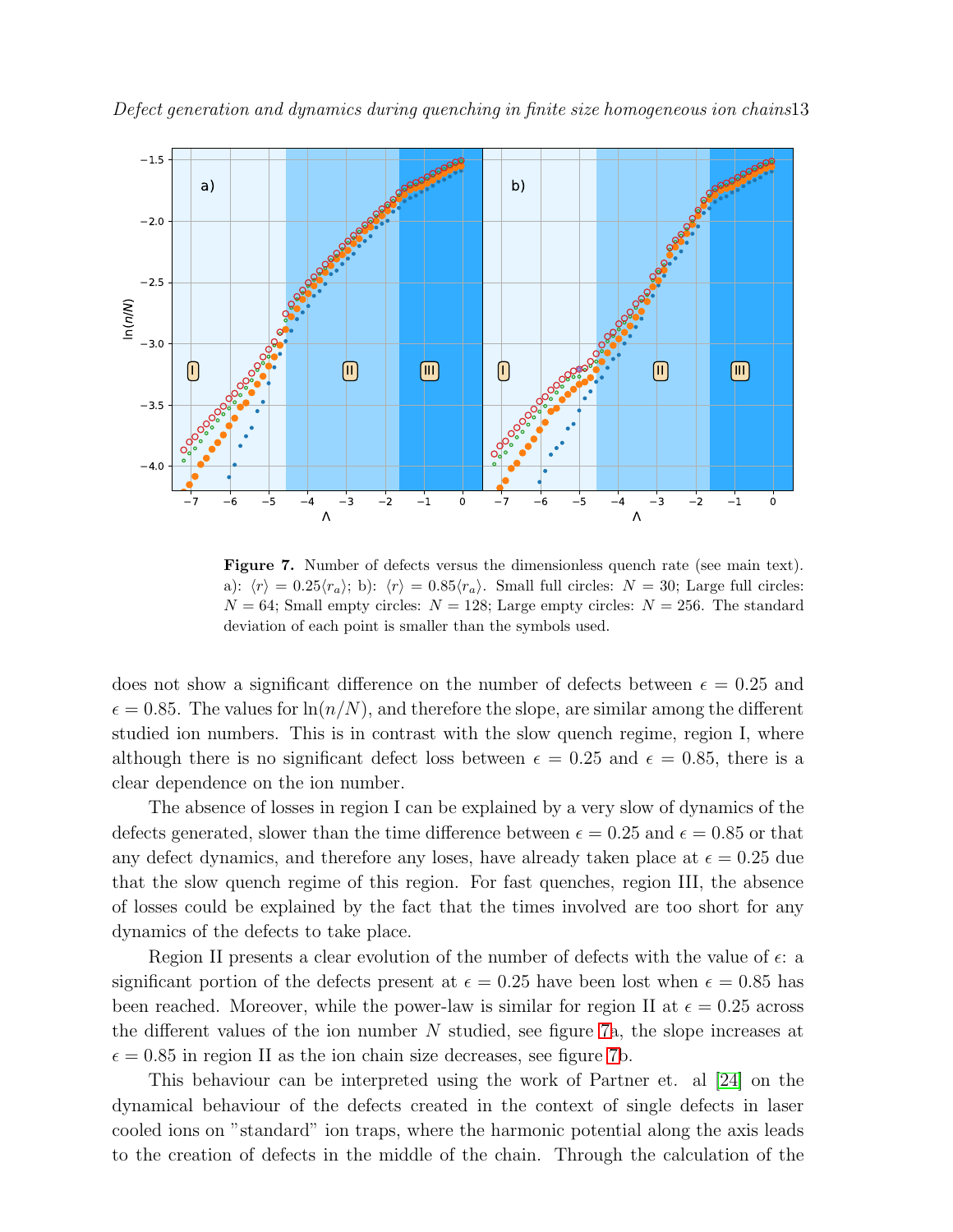## Defect generation and dynamics during quenching in finite size homogeneous ion chains14

Peierls-Nabarro (PN) potential, Partner et. al [\[24\]](#page-20-15) was able to explain qualitatively the dynamics of such defects. The PN potential corresponds to the potential seen by the defect along the chain as a function of the defect center (see [\[24\]](#page-20-15) for a definition of defect center and how to compute the PN potential). The PN potential rises toward the edges for the extended defects while decreases for the other two types, odd and intermediate defects. Moreover, Partner et. al [\[24\]](#page-20-15) also showed how defect dynamics imply the transformation among the different types of defects and, as a consequence, the defect sees alternatively a confining and de-confining PN potential. While the above results were obtained in an ion chain trapped using an axial potential and with a nonuniform ion distribution, the PN potential on an homogenous chain, although flatter at the center, should be qualitatively similar.

Full ion trajectories were recorded for some single quench rates. Their analysis showed axial displacements of the defects, sometimes leading to losses through the edges while other times the defect oscillated along the chain without being lost. Such observations have no statistical meaning, but give us some hint of the type of dynamics that can be expected and they are in accordance to what was reported in [\[24\]](#page-20-15). It also provides insight on how edge plays a role in defect dynamics.

Therefore, the difference in the power laws observed in region II when  $\epsilon = 0.85$ , can be explained by the fact that, as we are working in an homogeneous system, the probability of defect creation is uniform along the chain and therefore the probability that a defect is created at the edge is higher for smaller systems than for larger systems. Once the defects are created, the ones closer to the edge are more easily lost if their corresponding PN potential is a de-confining one.

The same reason can be invoked for the *knee* observed between region II and region I observed for  $\epsilon = 0.85$  and not for  $\epsilon = 0.25$ . The strong knee observed for  $N = 256$  at  $\epsilon = 0.85$ , coupled with its absence at  $\epsilon = 0.25$  can be explained due to a decrease of the absolute number of defects between both values of  $\epsilon$ , implying a decrease of defect density in the chain, which in turns means that the probability of two defects annihilating each other during a quench should decrease. Such interpretation also explains the decrease of the knee with the decrease of the number of ions: the relative annihilation contribution to the defect losses during a quench is necessarily lower for smaller chains.

Finally, it should be noted that by normalizing the number of defects with respect to the total number of ions,  $n/N$ , clearly converges as the ion number increases. The numerical values for  $N = 128$  and  $N = 256$  are indeed very close, specially for region II and III when  $\epsilon = 0.25$ , indicating the approximation of an infinite system should be valid at this regions and for such value of  $\epsilon$ . The finite size universality for an homogeneous system can be recovered by using a different scaling if  $\frac{nN^2}{(\tau_Q\omega_0)^{2/3}}$  vs  $\frac{N^3}{\tau_Q\omega_0}$ is plotted, as it was shown by Nigmatullin et al. [\[9\]](#page-20-0). Our results, plotted using such scaling, are shown in figure [8.](#page-14-0) The different ion number results collapse, as an overall trend, into a single line thus confirming the results from Nigmatullin et al. However, a closer look clearly indicates some deviations, coming from slow quenches set of results. The differences from our results and the ones reported in [\[9\]](#page-20-0) is that in Nigmatullin et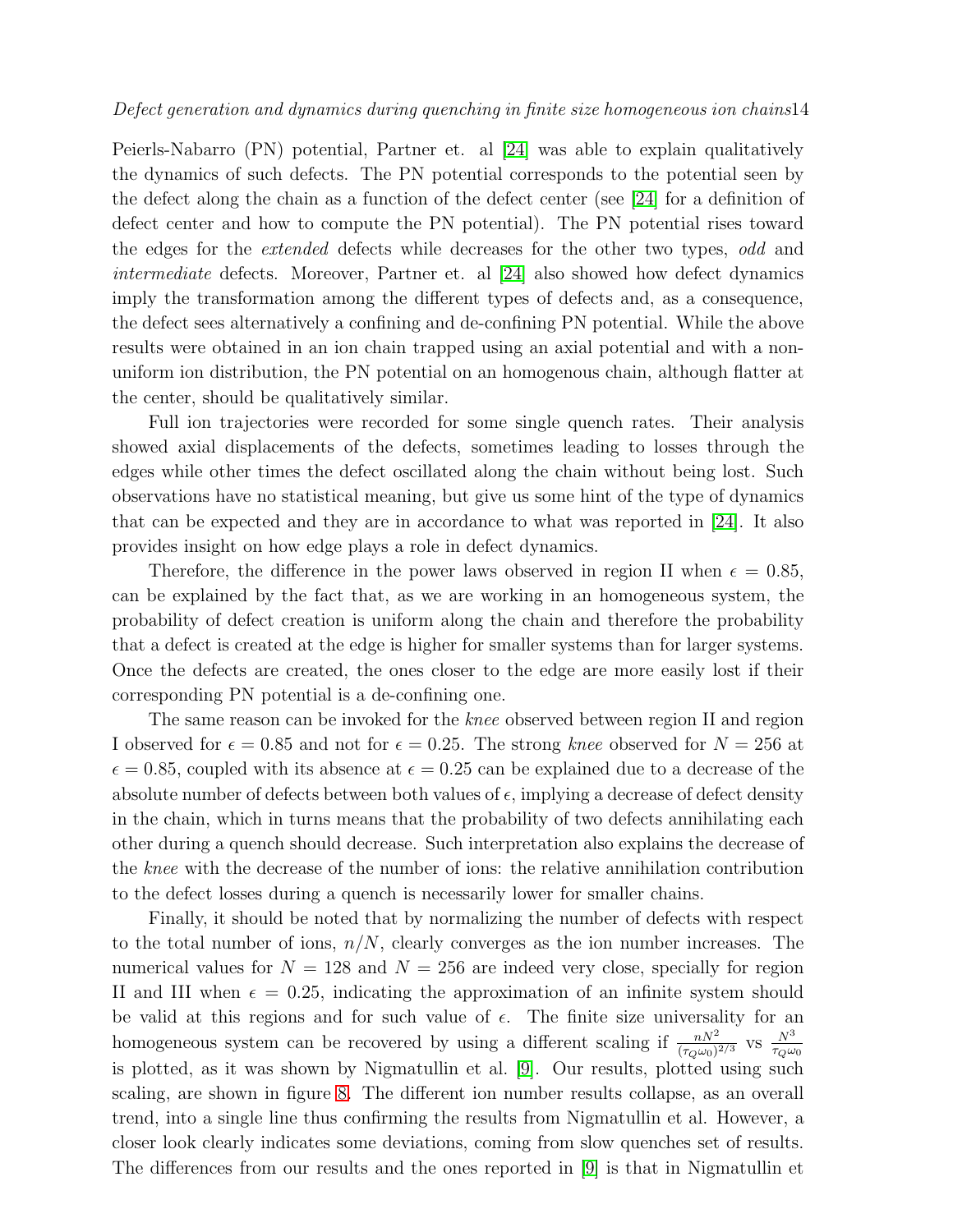



<span id="page-14-0"></span>**Figure 8.** Plot of  $\frac{nN^2}{(\tau_Q\omega_0)^{2/3}}$  vs  $\frac{N^3}{\tau_Q\omega_0}$ . a)  $\epsilon = 0.25$ , b)  $\epsilon = 0.85$ . Blue circles:  $N = 30$ ; Orange squares:  $N = 64$ ; Green circles:  $N = 128$ ; Empty Red circles:  $N = 256$ .

al. periodic boundary conditions are imposed. These boundary conditions forbids any type of defect loss as the PN potential will not decrease at the edges, since there exists no edges, and therefore, no defect dynamics are expected.

## 6. Homogeneous KZM

The present work differs from the standard HKZM in two main aspects. First, the scaling law derived from HKZM theory for the number of defects generated does not take into account possible defect losses. Secondly, the presence of laser cooling, modelised here as a damping term, was not present in the original KZM theory. The introduction of a damping term has been studied within the Ginzburg-Landau description by several authors, for example Chiara et al. [\[26\]](#page-20-17). Two specific limits have been analysed on the context of infinite homogeneous ion chains [\[26\]](#page-20-17): the over-damped and the under-damped, leading to  $n \propto (\tau_Q \omega_0)^{-1/4}$  and  $n \propto (\tau_Q \omega_0)^{-1/3}$ , respectively.

It is this second scenario, the under-damped limit, that leads to the same scaling as the standard HKZM. In Nigmatullin et al [\[9\]](#page-20-0), it is argued that in the under-damped limit, a small change on the damping term should not significantly affect the results. For this reason, we have performed MD simulations for three different values of Γ:  $1.5 \cdot 10^{-21} \frac{kg}{s}$ ,  $1.5 \cdot 10^{-20} \frac{kg}{s}$  and  $1.5 \cdot 10^{-19} \frac{kg}{s}$ . For this comparison only  $N = 64$ have been used. The rest of the parameters and procedure remain the same as before. The results, figure [9,](#page-15-0) show how the results corresponding to  $\Gamma = 1.5 \cdot 10^{-21} kg/s$  and  $1.5 \cdot 10^{-20}$  kg/s are essentially the same. Therefore, our simulation parameters over the quench rate range explored can be safely assumed to belong to the under-damped limit.

In order to minimise the effects of defect loss, the curve corresponding to  $\epsilon = 0.25$ , figure [7a](#page-12-0), has been used to obtain the coefficient of the power law for the different regions and different number of ions,  $n \propto (\tau_Q \omega_0)^{-\alpha}$ , see figure [10.](#page-16-0)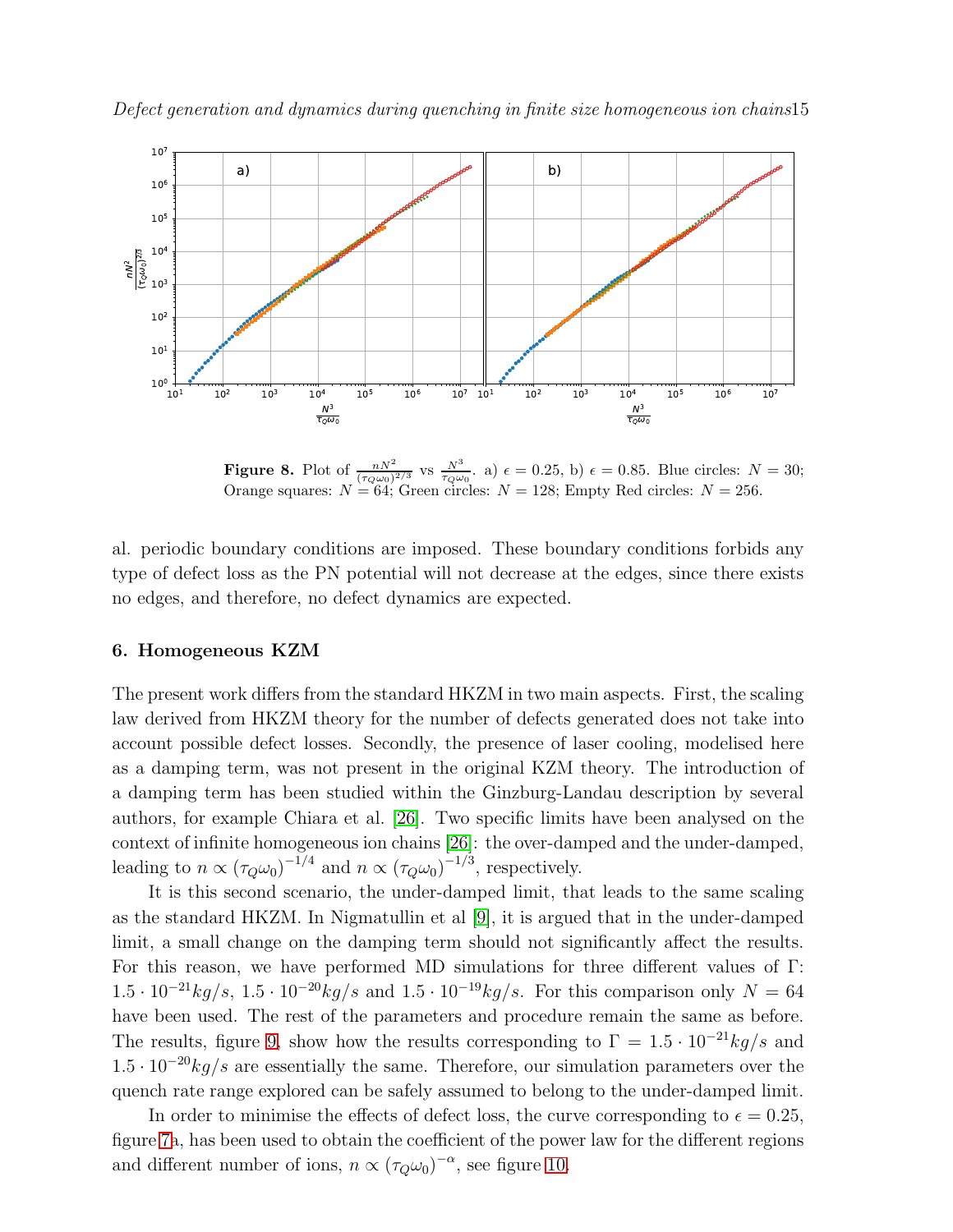

<span id="page-15-0"></span>**Figure 9.** Number of defects versus  $\Lambda$  and  $\epsilon$  for several values of the friction coefficient, Γ, for  $N = 64$  and two values of  $\epsilon$ : a)  $\epsilon = 0.25$  and b)  $\epsilon = 0.85$ . Blue Small dots:  $Γ = 1.5·10<sup>-21</sup>kg/s$ ; Orange Empty Squares: Γ = 1.5⋅10<sup>-20</sup>kg/s; Green Empty Circles:  $Γ = 1.5 ⋅ 10<sup>-19</sup> kg/s.$ 

Figure [10c](#page-16-0) show how region II agrees with the expected value corresponding to the HKZM,  $\alpha = 1/3$  [\[3\]](#page-19-2):  $\alpha_{II}[N = 30] = 0.338 \pm 0.005$ ,  $\alpha_{II}[N = 64] = 0.324 \pm 0.004$ ,  $\alpha_{II}[N = 128] = 0.324 \pm 0.005$  and  $\alpha_{II}[N = 256] = 0.322 \pm 0.004$ . While the agreement with the expected value is relatively good, the values are consistently but only slightly lower. The reason is probably that the results are already affected by defect losses at  $\epsilon = 0.25$ . In addition, it should be noticed that these values are sensitive to the exact interval used and they can change significantly.

Interestingly, a new scaling law seems to appear at region III  $\alpha_{III} \approx 1/6$ . The values are  $\alpha_{III}$  [N = 30] = 0.174  $\pm$  0.003,  $\alpha_{III}$  [N = 64] = 0.160  $\pm$  0.005;  $\alpha_{III}$  [N = 128] =  $0.163\pm0.003$  and  $\alpha_{III}$   $[N = 256] = 0.162\pm0.003$ . The origin of this new scaling, lower to than the standard HKZM, is unknown although some possible explanations are hinted in the next section.

Finally, three different regions were already observed in the case of the IKZM, see figure 2 of Pyka et al. [\[4\]](#page-19-3), corresponding to  $1/3$ ,  $4/3$  and  $8/3$  for (qualitatively speaking) fast, intermediate and slow quenches respectively. The change from 1/3 to 4/3 appears from the restriction of the region where defects can appear, due to the highest density of ions at the ion chain centre when an harmonic potential is used to confine the ions [\[7\]](#page-19-6). In the present case, the homogeneity of the initial ion chain assures that the defect formation is not restricted spatially, independently of the quench rate used.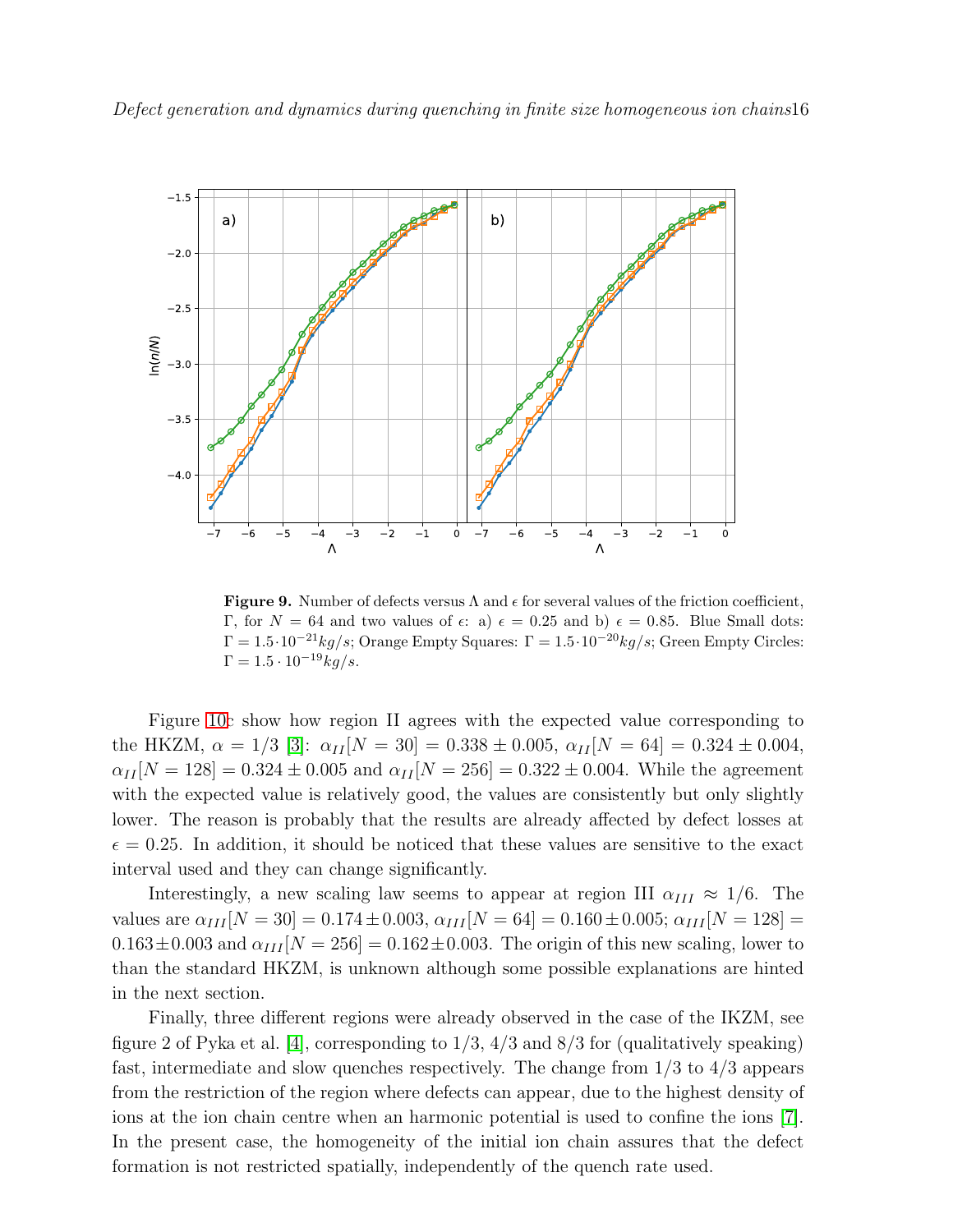

<span id="page-16-0"></span>Figure 10. Number of defects versus the adimensional quench rate for different values of N: a)N=30; b)N=64; c)N=128; d)N=256. The power low fit to each region is shown. f) The values of the fit (multiplied by 3) are shown in function of the number of ions. Circles: region I; Squares: region II; Diamonds: region III. Notice that the error bars associated with the fits are much smaller than the symbols.

For slow quenches, the correlation length,  $\xi$ , defined in the present context as the distance between two consecutive defects, becomes comparable with the size of the system and the density of defects equals the probability of a single defect, leading to a doubling of the previous power law to  $8/3$  [\[7\]](#page-19-6). The same argument could be invoked here as a factor 2.5 appears for the smaller chain studied,  $N = 30$ . As the length of the ion chain increases, the power law of this slow quench region approaches 1/3 of the HKZM. This is consistent with the evolution of the correlation length respect the system size,  $\frac{\xi}{L} = \frac{\xi}{d(N-1)}$  (see next section), where the correlation length decreases as the ion number increases for the slowest quenches studied.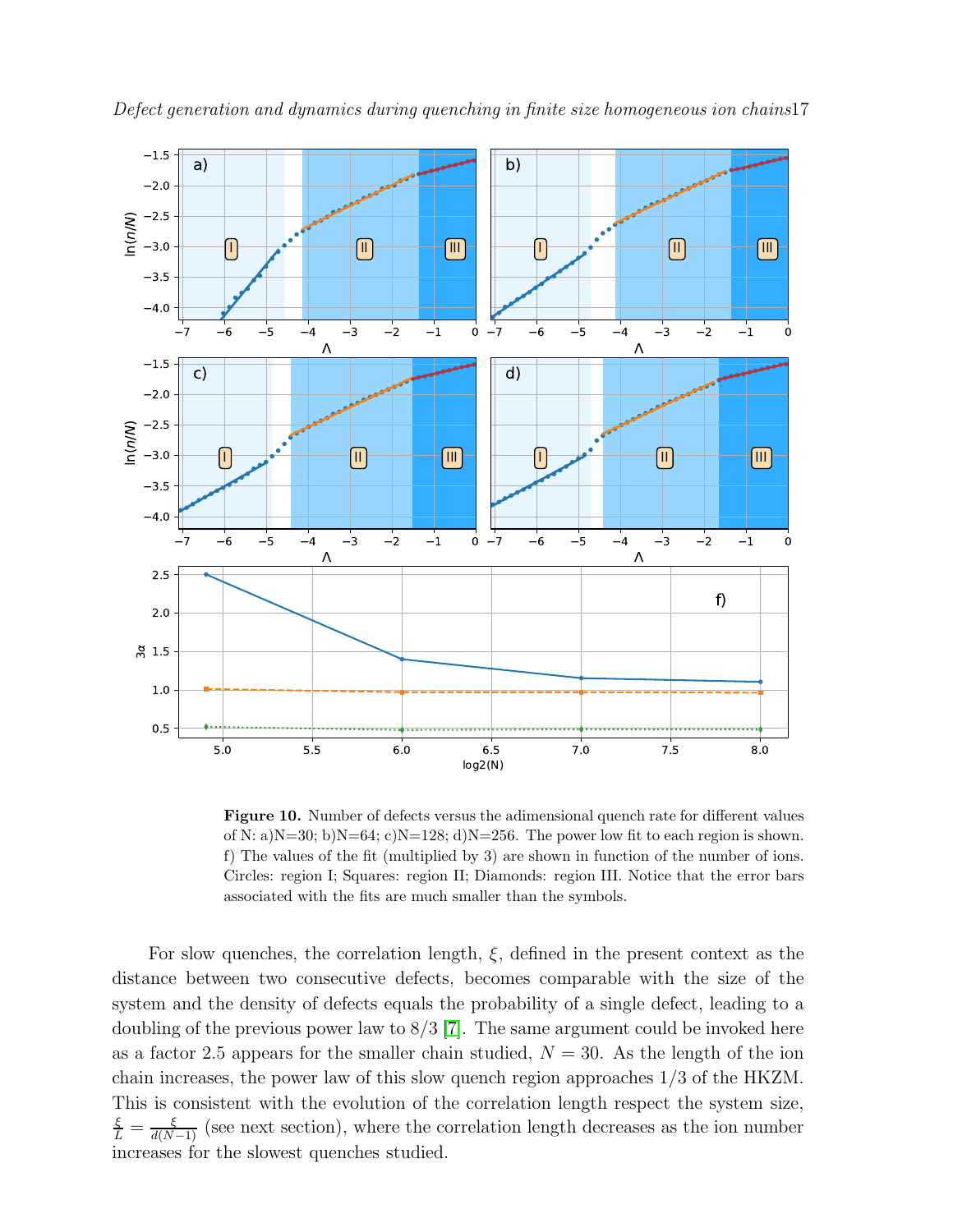## 7. Correlation length

Deviations from the standard HKZM are expected to happen when the correlation length is comparable to the length scale of the system, in this case the ion-ion distance, as the low-energy Ginzburg-Landau theory is no longer valid. At the other extrema, for very slow quenches, the correlation length could be of similar order as our finite size system, the ion chain length.

Therefore, the evolution of the correlation length has also been extracted from the MD simulations. The mean values of the correlation length for each quench time (corresponding to  $\epsilon = 0.25$  for full symbols and to  $\epsilon = 0.85$  for empty symbols), normalised by the ion-ion distance,  $\zeta = \xi/d$  are shown in figure [11a](#page-18-0) where the standard deviation is smaller than the size of the symbols used. The distances from the first and last defect to the edges have been excluded. This new figure shows how the average correlation length increases with the parameter  $\epsilon$ , and therefore, with time.

Once more, several regions with different behaviours are observed. The regions do not share the same boundaries for the different ion numbers and therefore, the regions marked with different tones of blue indicate the data sets used for the power law fits. The two vertical lines indicate the boundaries between the regions observed in figure [7.](#page-12-0)

When comparing with figure [7,](#page-12-0) we remark that the regions where the  $\epsilon = 0.25$ and  $\epsilon = 0.85$  differs, are not the same for the  $\Lambda$  and  $\hat{\xi}$ . This is specially marked for slow quenches. For example, for  $N = 30$  and  $\Lambda = -5$ , where the averaged correlation length does not change as  $\epsilon$  increases but the number of defects does decrease as  $\epsilon$ increases. If there was annihilation of pair of defects, the correlation length should increase, which is not the case. With the current information at hand, a constant correlation length coupled with a loss of defects can only be understood as a collective behaviour happening at the edges. Further theory as well as simulation work is needed to elucidate the observed behaviour which is beyond the scope of this work.

Finally, it seems as the adiabatic correlation length is only achieved for  $N = 30$ , where the correlation length shows a plateau at slow quenches corresponding roughly to  $L/3$ . If the  $L/3$  should also be applied to the other studied cases, a plateau should be observed at:  $\approx 21$  for  $N = 64$ ,  $\approx 43$  for  $N = 128$  and  $\approx 85$  for  $N = 256$ . We see that  $N = 64$  was just reaching  $\hat{\xi} \approx 21$  for the slowest of the simulated quench rates, while the higher values of  $N$ , were still far from it. The theoretical value obtained using using Ginzburg-Landau theory [\[16\]](#page-20-7):  $\frac{1}{2\sqrt{6}} \approx 0.204$ , which is lower than our measured value of 1/3.

The scaling law of 1/6 observed in region III of figure [7](#page-12-0) corresponds approximately to  $\zeta$  < 5.5. Such low value of the  $\zeta$  could explain the change on the scaling as the model used for the derivation of the HKZM loses its validity [\[9\]](#page-20-0).

A power law fit to the correlation length for the different regions defined by the different blue regions in figure [11a](#page-18-0) has been done. The HKZM predicts an scaling of  $\hat{\xi} \sim (\tau_Q \omega_0)^{1/3}$ . Region II, represented as squares in figure [11c](#page-18-0), seem to approach such a value as the ion chain increases. The correlation length appears to be more sensitive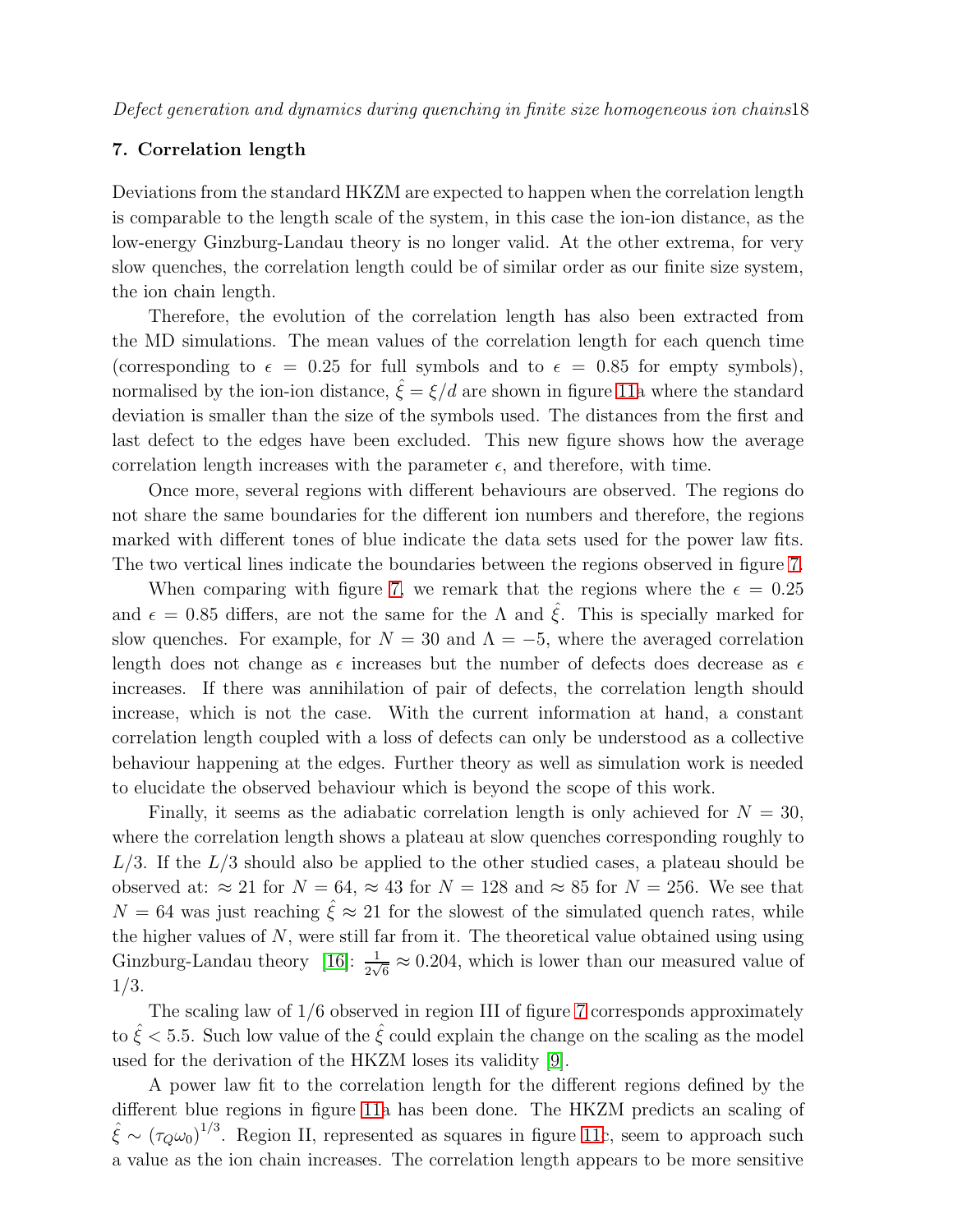



<span id="page-18-0"></span>Figure 11. a) Normalised correlation length vs normalised quench rate for the different ion numbers studied at two different values of  $\epsilon$ : full symbols,  $\epsilon = 0.25$ ; empty symbols  $\epsilon = 0.85$ . Blue small circles:  $N = 30$ ; orange squares:  $N = 64$ ; green large circles:  $N = 128$ ; red diamonds:  $N = 256$ . The two vertical lines indicate the boundaries between the regions observed in figure [7.](#page-12-0) The b), c) and d) figures correspond to the coefficient of the power law fits for region I, region II and region III respectively.

to finite size effects than the number of defects as the value has not yet converged to the infinite case,  $1/3$  when  $N = 256$ . The power law in region III, figure [11c](#page-18-0), seem to converge again to the same scaling of  $1/6$ , already observed in the defect density in this region.

## 8. Conclusion

We investigated the defect dynamics during a 1D to 2D phase transition of an uniform ion chain confined in a segmented linear ion trap using MD simulations. This allowed us for the first time to study a homogeneous but finite size system without the need of periodic boundary conditions, and therefore introducing the possibility of defect dynamics in presence of defect loses.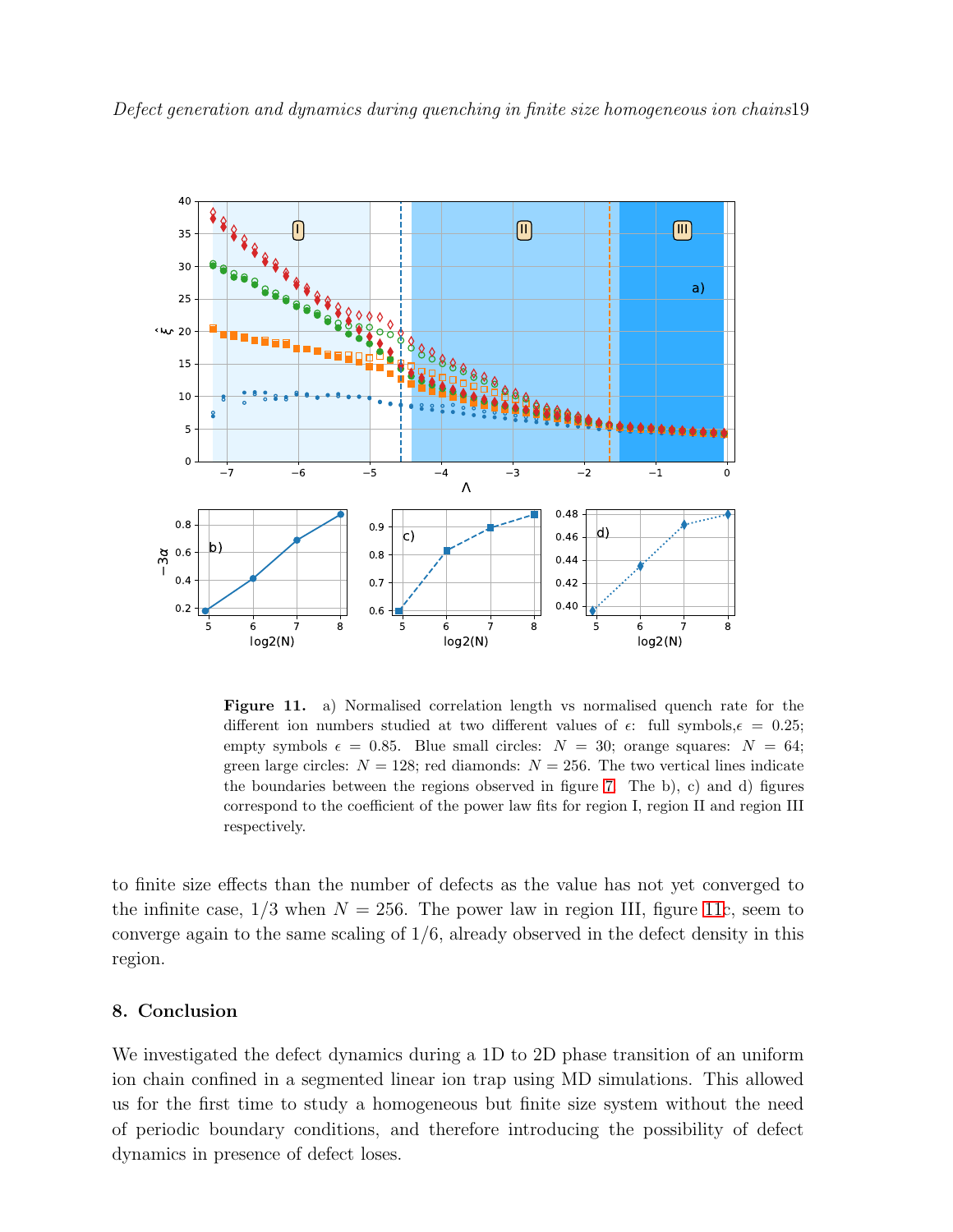## Defect generation and dynamics during quenching in finite size homogeneous ion chains20

A new analytic expression for the critical frequency at which a uniform linear chain undergoes a structural phase transition to a zig-zag has been derived. Using MD simulations, the critical frequency has been obtained for a range of different ion numbers and ion-ion distances. The numerical results showed a better agreement with the new expression but the deviation for small ion numbers is still significant. However, a fit to a function inspired by this new expression, leads to an excellent agreement. The MD simulations showed that the rate at which the control parameter is changed, modifies significantly the critical frequency at which the transition takes place, motivating the introduction of the  $\epsilon$  parameter.

The role of the  $\epsilon$  parameter has proven critical in order to understand defect loses dynamics and to identify the quench rate parameter range over which the HKZM scaling can be obtained. Furthermore, it allowed us to identify three different regimes regarding the defect generation scaling and the defect losses for a given quench rate. In the region that better agrees with the expected HKZM scaling, defect loss have been shown to depend on the system size, given here by the ion number N.

We further investigated the dependence of the correlation length evolution with the quench rate. This combined with the loss dynamics for the same quench rate indicates the appearance of new collective defect behaviour at edges. Finally, we have shown that the HKZM regime emerges with a relative low ion number,  $N = 30$ . Such ion number value is experimentally accessible and it could open the door to an HKZM experimental verification on a system with an extreme controllability and with a high degree of repeatability, essential for the building up of the needed statistics of such types of experiments.

- <span id="page-19-1"></span><span id="page-19-0"></span>[1] Zurek W H 1985 Nature 317 505–508 ISSN 1476-4687 number: 6037 Publisher: Nature Publishing Group URL <https://www.nature.com/articles/317505a0>
- [2] Kibble T W B 1976 Journal of Physics A: Mathematical and General 9 1387–1398 ISSN 0305-4470 publisher: IOP Publishing URL <https://iopscience.iop.org/article/10.1088/0305-4470/9/8/029>
- <span id="page-19-3"></span><span id="page-19-2"></span>[3] del Campo A and Zurek W H 2014 International Journal of Modern Physics A 29 1430018 ISSN 0217-751X, 1793-656X arXiv: 1310.1600 URL <http://arxiv.org/abs/1310.1600>
- [4] Pyka K, Keller J, Partner H L, Nigmatullin R, Burgermeister T, Meier D M, Kuhlmann K, Retzker A, Plenio M B, Zurek W H, del Campo A and Mehlstäubler T E 2013 Nature Communications 4 2291 ISSN 2041-1723 URL <http://www.nature.com/articles/ncomms3291>
- <span id="page-19-4"></span>[5] Ulm S, Roßnagel J, Jacob G, Degünther C, Dawkins S T, Poschinger U G, Nigmatullin R, Retzker A, Plenio M B, Schmidt-Kaler F and Singer K 2013 Nature Communications 4 2290 ISSN 2041-1723 URL <http://www.nature.com/articles/ncomms3290>
- <span id="page-19-5"></span>[6] Kamsap M R, Champenois C, Pedregosa-Gutierrez J, Mahler S, Houssin M and Knoop M 2017 Physical Review A 95 013413 ISSN 2469-9926, 2469-9934 URL <https://link.aps.org/doi/10.1103/PhysRevA.95.013413>
- <span id="page-19-6"></span>[7] del Campo A, De Chiara G, Morigi G, Plenio M B and Retzker A 2010 Physical Review Letters 105 075701 ISSN 0031-9007, 1079-7114 URL <https://link.aps.org/doi/10.1103/PhysRevLett.105.075701>
- <span id="page-19-7"></span>[8] Champenois C, Marciante M, Pedregosa-Gutierrez J, Houssin M, Knoop M and Kajita M 2010 Physical Review A 81 043410 ISSN 1050-2947, 1094-1622 URL <https://link.aps.org/doi/10.1103/PhysRevA.81.043410>